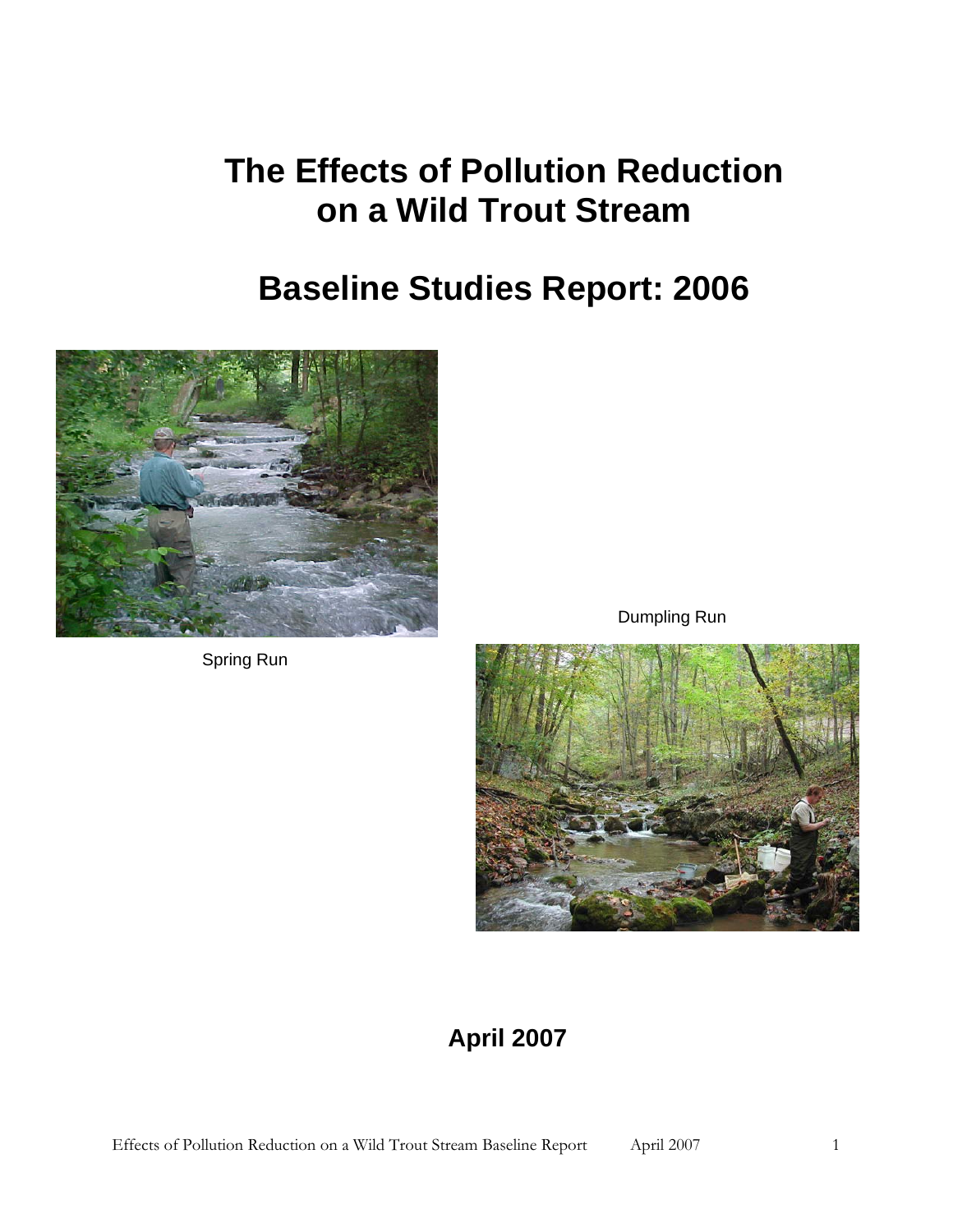| Methods.                                                                                  |  |
|-------------------------------------------------------------------------------------------|--|
|                                                                                           |  |
| Results.                                                                                  |  |
|                                                                                           |  |
|                                                                                           |  |
|                                                                                           |  |
|                                                                                           |  |
|                                                                                           |  |
|                                                                                           |  |
| Evaluation of Fisheries Resources in Spring Run, Grant County, West Virginia  18          |  |
|                                                                                           |  |
|                                                                                           |  |
|                                                                                           |  |
|                                                                                           |  |
|                                                                                           |  |
|                                                                                           |  |
|                                                                                           |  |
|                                                                                           |  |
| Appendix 3. WV Save Our Streams Macroinvertebrate Assessment July 2003  28                |  |
| Appendix 4. Assessing the Condition of the Macroinvertebrate Communities of Spring Run 29 |  |

# TABLE OF CONTENTS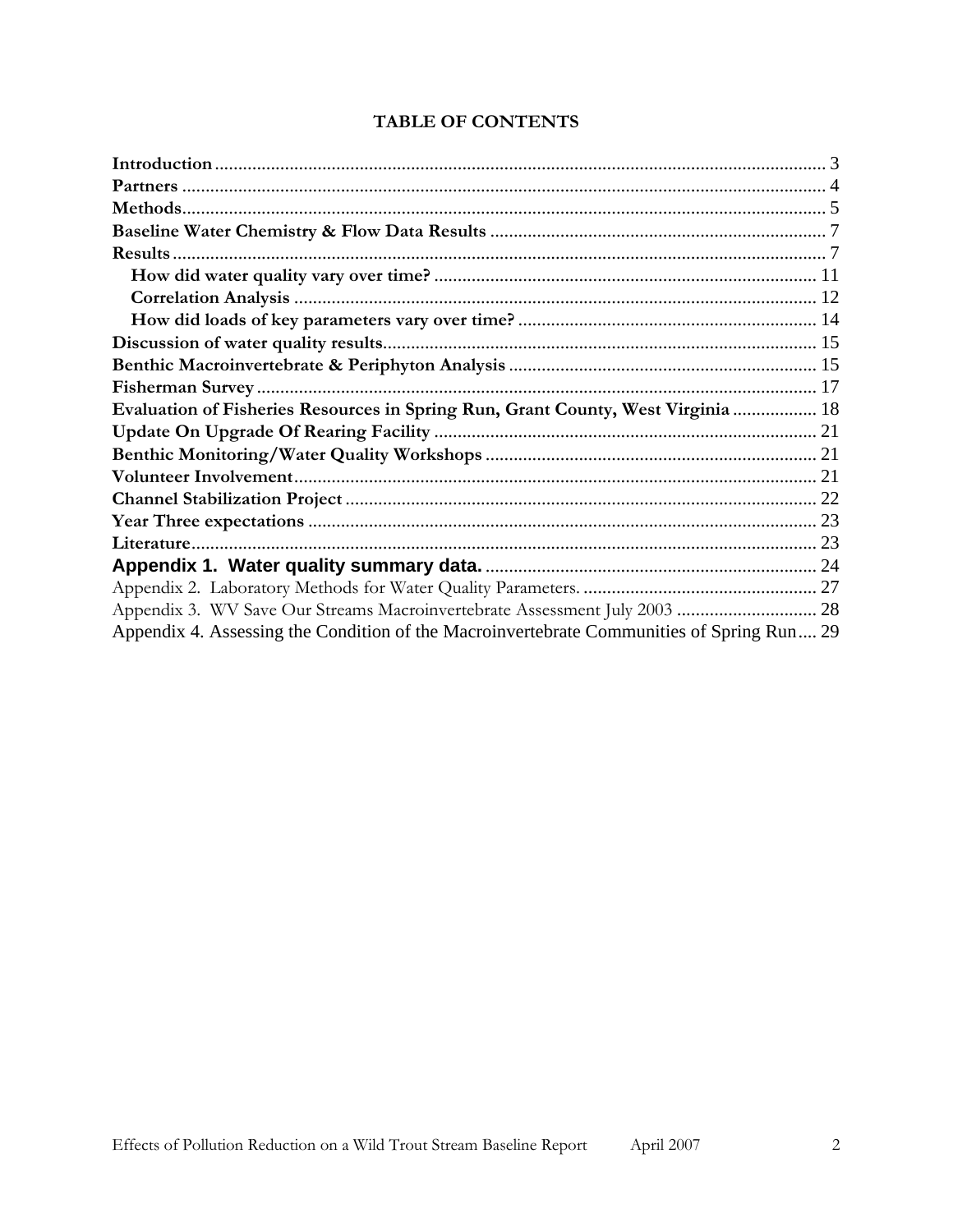### **The Effects of Pollution Reduction on a Wild Trout Stream Baseline Studies Report: 2006**

#### **Introduction**

<span id="page-2-0"></span>Spring Run is a unique aquatic resource in the Potomac Highlands region of West Virginia. Unlike many small headwater streams that tend to go dry, it is fed by the largest spring in the region, with discharge typically ranging from 3000-3500 gallons per minute. With a temperature of  $\sim$ 53 °F at the spring and a pH of  $\sim$ 8, aquatic conditions are ideal for trout and the aquatic insects they eat. Spring Run flows about two miles from the spring source to its confluence with South Mill Creek, which is about four miles from the South Branch of the Potomac River. Spring Run has no tributaries. Much of the stream is shallow, and does not provide the complex habitat that trout need - but that is not the case in one three-fourths mile section in the middle of the Run.

Since the early 1960's, landowner's have issued permits for fly fishing, catch-and-release on about one mile of Spring Run. Landowners and other interested parties have installed and maintained various structures to form pools and overhead cover that provide hiding and feeding habitat for trout. Spring Run is recognized as one of the best "wild" rainbow trout fisheries in West Virginia. Friends of Springs Run's Wild Trout, was formed in 1996 to restore structure to Spring Run following flooding in 1996.

In the last few years, however, fishermen have noted a decline in the fishery. Emergence of the mayfly, Ephemerellidae (sulfurs) largely disappeared in the late 1990s. The number of large trout (14" and above) has decreased and trout in the 11-13" range have also declined in abundance. The population of trout is considerably lower in the lower reach of the three-fourths mile section. Algae formation is heavy in the upper reach of the catch-and-release section, much heavier than in the past, and algae reforms soon after washout by high water.

Spring Run is rich in nutrients, delivered largely in effluent from the Spring Run Trout Hatchery (SRH) which is located about one-third mile upstream from the upper end of the fly fishing section and about one-forth mile below the spring. (SRH is a rearing facility; trout are not spawned there). In recent years, however, SRH has been producing more rainbow and "golden trout" for stocking West Virginia streams, and it seems that the effluent stream now may be a problem for the health of Spring Run. WVDEP issued a citation for violation of the Spring Run Trout Hatchery NPDES permit in January 2004, specifically for discharging excess biochemical oxygen demand (BOD) and total suspended solids (TSS). WVDNR, which operates SRH, has now installed an effluent treatment process at the facility to meet their permit requirements.

Installation of effluent treatment at SRH provides a unique opportunity to address a number of issues of both regional and national significance:

- 1. Will the hatchery effluent treatment process significantly reduce nutrient discharge? Fish hatcheries throughout the country produce nutrient-rich effluents of concern to receiving waters. This study will evaluate the downstream result of effluent reduction of BOD and TSS, as well as nutrients, from a small but high throughput point source. The results of renovation at SRH and this study will provide important information to the WV Potomac Tributary Strategy point source innovation process.
- 2. What are the biological impacts of Spring Run's high nutrient levels, and how is the biota affected by reductions in nutrients, TSS and BOD following hatchery upgrades? This issue is of importance to the nutrient criteria development process that WV and the other 49 states are currently struggling through, as one of the key questions is: "what does nutrient impairment look like?"
- 3. Is the wild trout population in Spring Run being harmed by hatchery effluent, and does improvement in that effluent improve the trout fishery?

Effects of Pollution Reduction on a Wild Trout Stream Baseline Report April 2007 3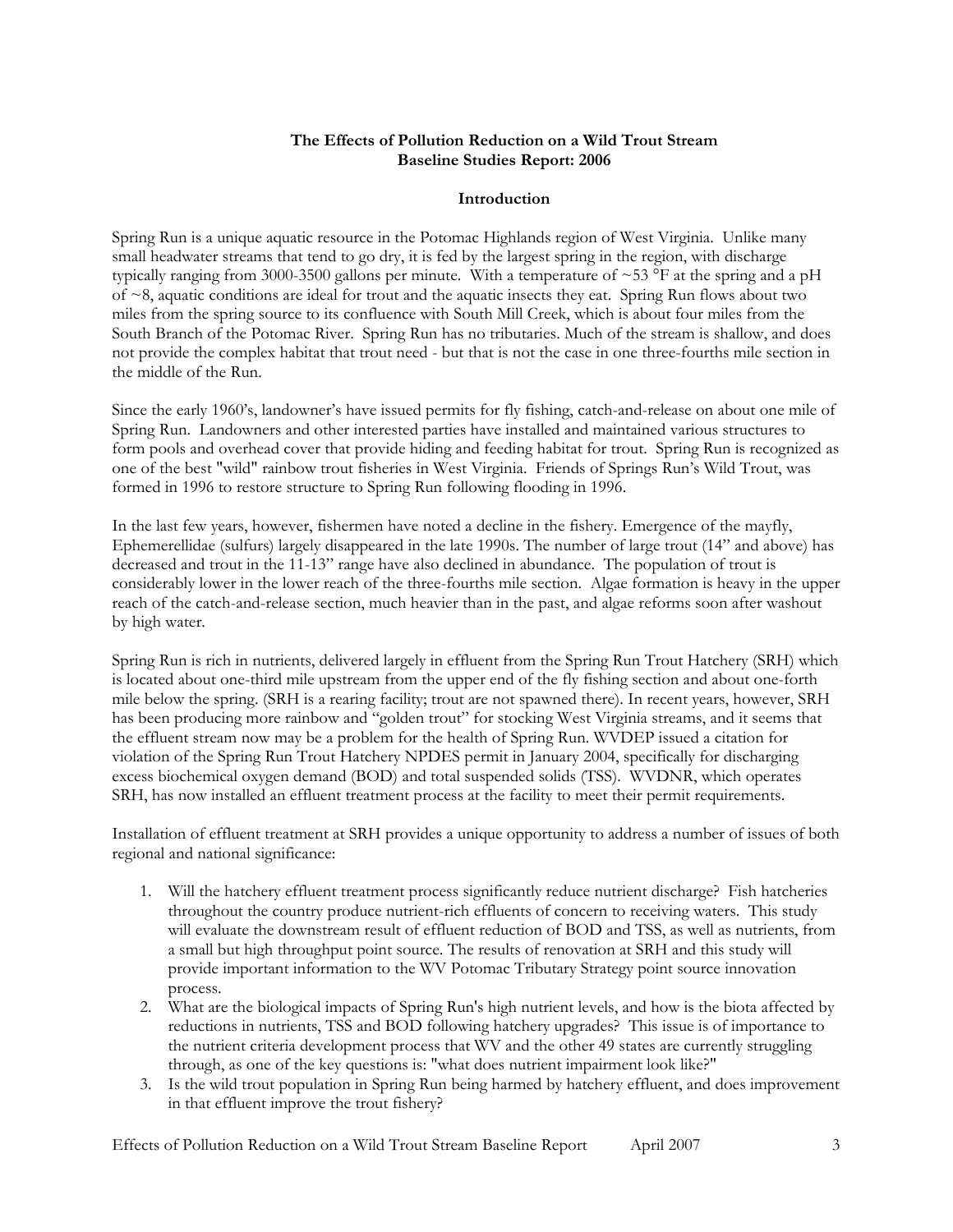- <span id="page-3-0"></span>4. Is the benthic invertebrate population in Spring Run being harmed by hatchery effluent, and does improvement in that effluent improve diversity? Spring Run fishermen have noted the loss in recent years of a certain family of mayflies, the Ephemerellidae (Spiny crawler mayfly) that used to emerge regularly in the springtime. Also, WV DEP's Tim Craddock completed a benthic assessment of Spring Run in 2002, and found the lower part of the fly fishing section to be dominated by Chironomidae (midge) larvae, a group often indicative of pollution by organic waste.
- 5. Why do trout, especially larger fish, favor the upper part of the fly-fishing section? Why has the density-center of the trout population moved upstream in recent years? Is there a relationship between distribution of benthic invertebrates in the stream and trout distribution? If the Ephemerellidae mayflies and other pollution sensitive macroinvertebrates rebound after the hatchery effluent is treated, will the trout population improve also? In particular, are trout avoiding areas they used to frequent that are now dominated by midge larvae? If upgrades to the hatchery reduce organics in the stream and also the midge populations, will trout return to those areas? If that turns out to be true, and we could demonstrate that it is true, that would buttress public acceptance of benthic invertebrate stream assessments.

Overall, this project will have the potential to be used to address many questions beyond the five questions identified above.

#### **Partners**

Friends of Spring Run's Wild Trout, Cacapon Institute (CI), the WV Conservation Agency (WVCA), WV Department of Agriculture (WVDA), WV Division of Natural Resources (WVDNR), WV Department of Environmental Protection (WVDEP), and the Freshwater Institute are partnering in this study. This project is funded primarily by West Virginia Conservation Agency's participation through the Chesapeake Bay Program. An associated sediment reduction project is funded through a Friends of Spring Run's Wild Trout 2005 Stream Partners Grant. Additionally, a home school group is monitoring the lower portion of Spring Run on a regular basis.

WVDA, WVDEP and WVDNR are all contributing in-kind services to the project. WVDA is collecting water samples, taking flow measurements, and performing field and laboratory water quality analyses. WVDEP is participating in collections of benthic invertebrate and periphyton and helping to cover the costs of analysis. WVDNR is performing fish surveys and Friends of Spring Run's Wild Trout is providing information on size and location of trout caught and released by permitted fly fisherman.

The Freshwater Institute provided guidance to WVDNR on treatment methods for their effluent and is providing technical guidance for the project. WVCA is acting as project coordinator. Cacapon Institute has overall technical oversight for the project, will participate in field work, and will, in cooperation with partnering organizations, be responsible for data analysis and production of annual reports.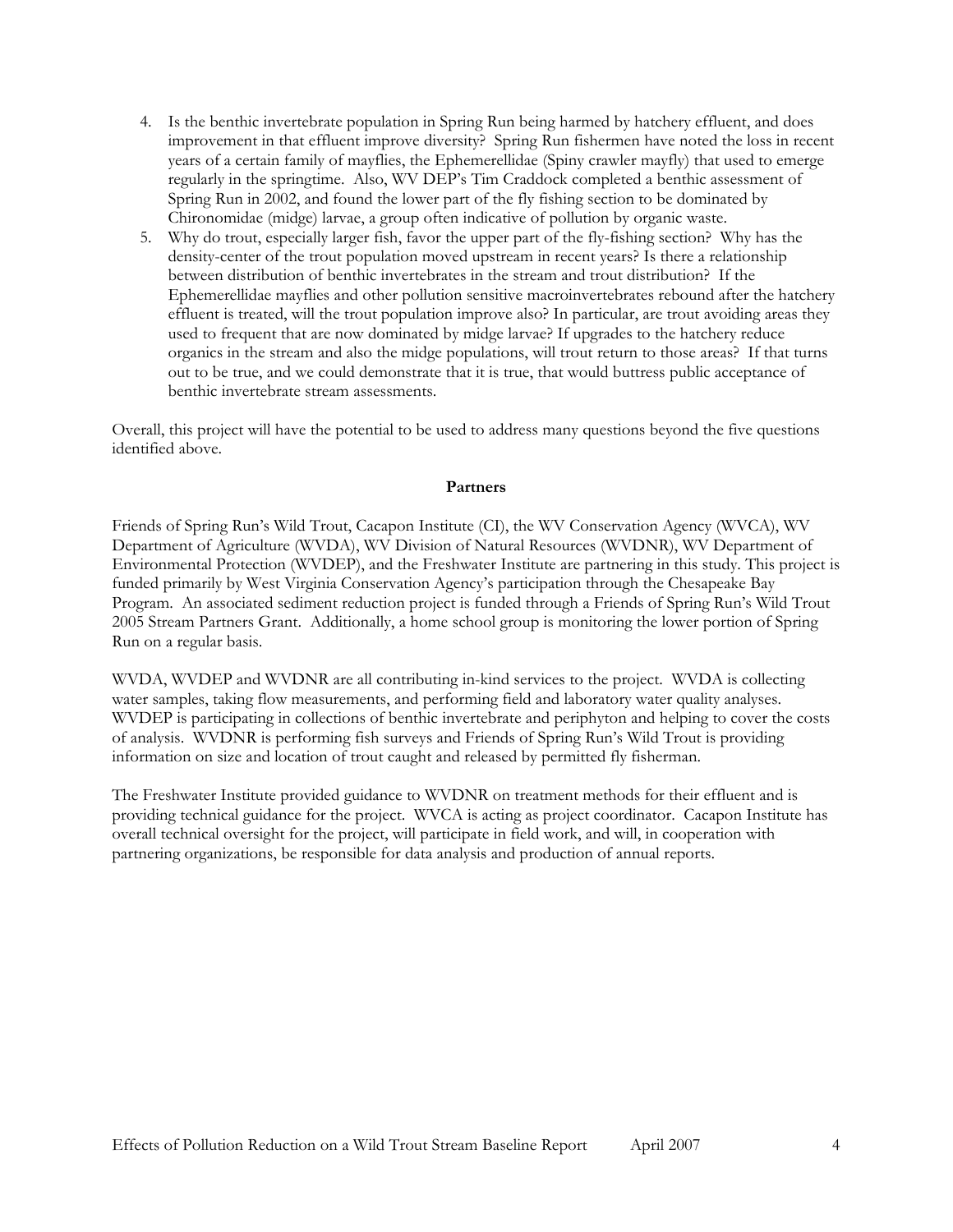#### **Methods**

<span id="page-4-0"></span>The project has two experimental components, an upstream/downstream design in Spring Run, and a control/experimental design that includes Dumpling Run, another spring fed stream nearby. Both streams have their origins in the same geology: limestone (Helderberg and Tonoloway/Wills Creek) and sandstone (Oriskany, McKenzie) formations. Spring Run flows off the ridge to the northwest into South Mill Creek, a tributary of the South Branch of the Potomac River. Dumpling Run flows east into the South Fork of the South Branch of the Potomac River.



The upstream/downstream part includes three sites in Spring Run: the first site is near the spring upstream of the hatchery; the second site is near the upper end of the fly fishing stream section; and the third is near the lower end of the fly fishing section. There are two sites on Dumpling Run, one just below the spring, the other some distance downstream. Overall, this design allows within stream and between stream comparisons. Under most conditions of flow the springs constitute the main source of water in both streams, but both streams also have periodic surface flow entering the main channel upstream of the spring. Due to unanticipated delays in construction of the effluent treatment system, the baseline period of data collection lasted for two years (2005-2006).

Water chemistries are collected monthly from April through September, typically on Wednesday. We chose to avoid collections on Mondays at the time of the hatchery cleanout because the "biosolids from the aquaculture effluent are notoriously patchy and difficult to characterize in sampling. . . . my thoughts on the nutrients is to focus on the residual chronic impacts, not the pulse of the cleaning plume" (Joe Hankins,

Effects of Pollution Reduction on a Wild Trout Stream Baseline Report April 2007 5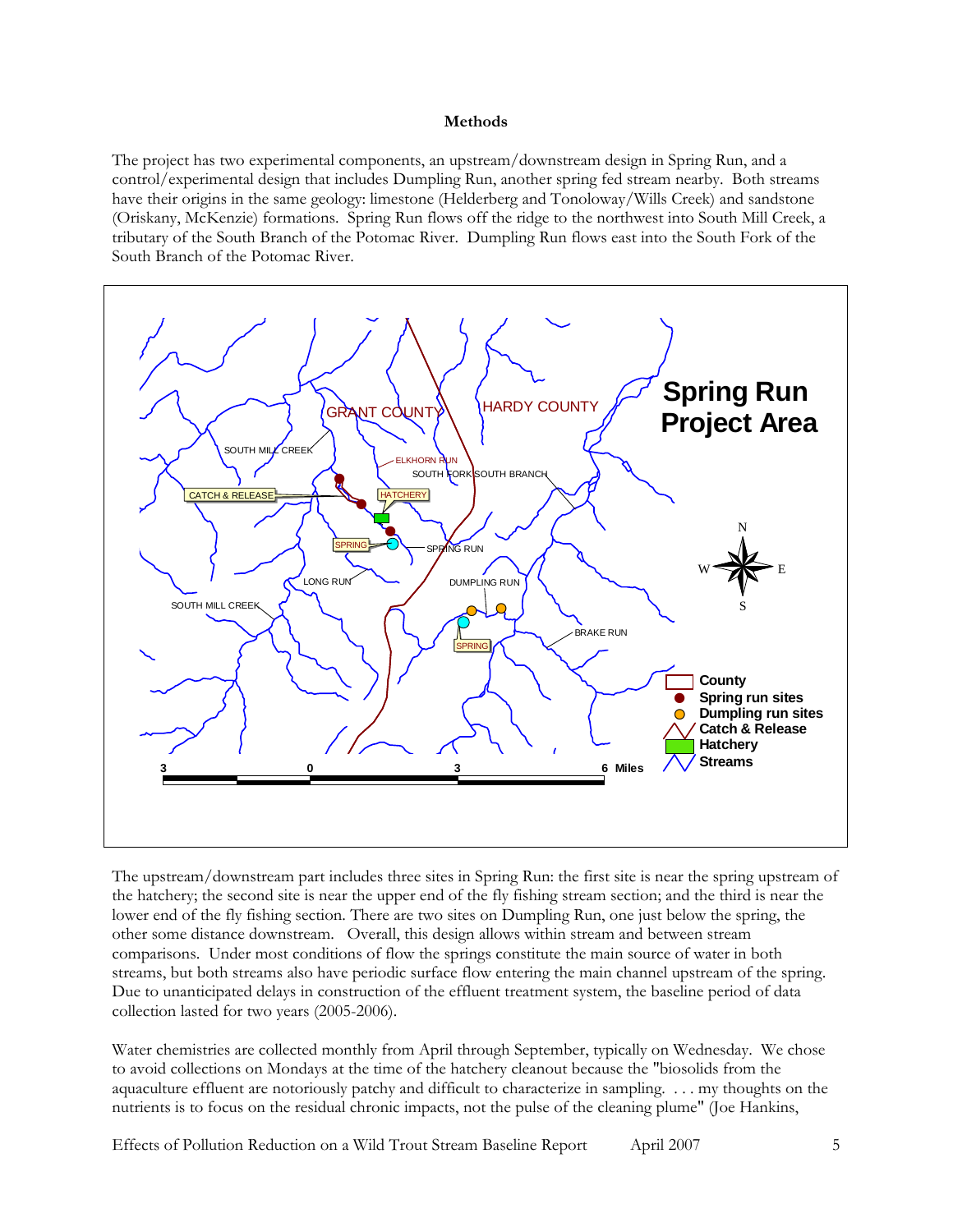Freshwater Institute, personal communication). However, due to scheduling requirements, samples in September 2006 were collected on a Monday during the cleanout.

Water quality parameters include nitrogen in the forms of ammonia-nitrogen, nitrate/nitrite, total Kjeldahl nitrogen, total nitrogen (the sum of nitrate/nitrite and TKN), soluble reactive phosphorus, total phosphorus, total suspended solids (TSS), biochemical oxygen demand (BOD5), and basic field parameters (pH, temperature, conductivity) (see Appendix 2 for laboratory methods). Flow measurements are collected at the same time as water samples at one site in each stream. This work is done primarily by the WVDA.

Benthic invertebrate and periphyton samples are collected twice each year at all sites, in May and August, according to the standard protocols in use by the WVDEP. WVDEP format Rapid Bioassessment Protocol habitat analyses will be conducted once each year. WVDEP and Cacapon Institute are primarily responsible for this fieldwork.

WVDNR will conduct electro shocking fishery assessments, and the permitted fly fishermen of Spring Run have been enlisted to record information on size and location of trout caught and released.

Since changes to the system may not occur rapidly, an assessment will be made at the end of the third year to determine if "out year" monitoring might be needed?

The methods used to analyze water quality data were graphical and statistical. Data distributions were displayed using box plots (figure at right), which are useful for side-by-side visual comparisons of data distributions. One way analysis of variance (ANOVA) was run on rank transformed data for comparison of median concentration distributions. An alpha value of 0.05 was used as the threshold for statistical significance. If a significant difference among group medians was detected, Tukey's multiple comparison test was used on the rank transformed data to determine where differences were located (Helsel and Hirsh, 1992). Statistics were calculated using JMP Statistical Discovery Software (version 4.0.2). Summary statistics and raw data are provided in Appendix XX.

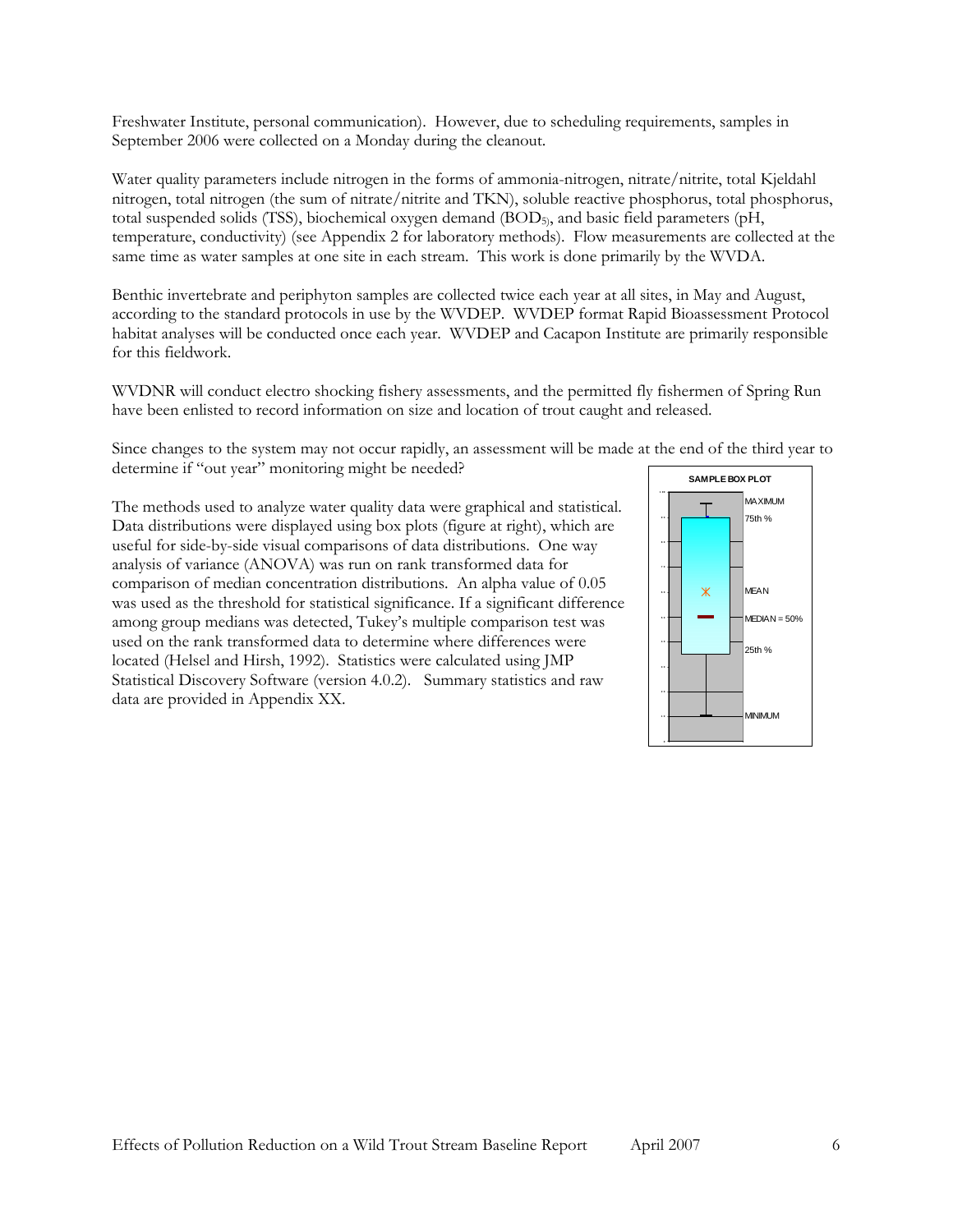# **Baseline Water Chemistry & Flow Data Results**

<span id="page-6-0"></span>Pre-treatment results and analysis the water quality data will focus on five questions:

- 1. How does the spring source water of the two streams compare? It is assumed that the springs constitute the main source of water in both streams, certainly true at most conditions of flow. Note: both streams periodically have surface flow entering the main channel upstream of the spring.
- 2. How does the water in the control stream change as it flows downstream?
- 3. How does the water in the experimental stream change as it flows downstream?
- 4. Are there significant differences in water chemistry at any of the sites?
- 5. How did water quality vary over time?

While viewing the baseline results, it is important to recognize that the data set is still fairly small at twelve samples per site (six monthly samples per year over two years for each site), which reduces the power of statistical tests to detect differences. No attempt was made to separate or compare data from the two baseline years in this section.



#### **Results**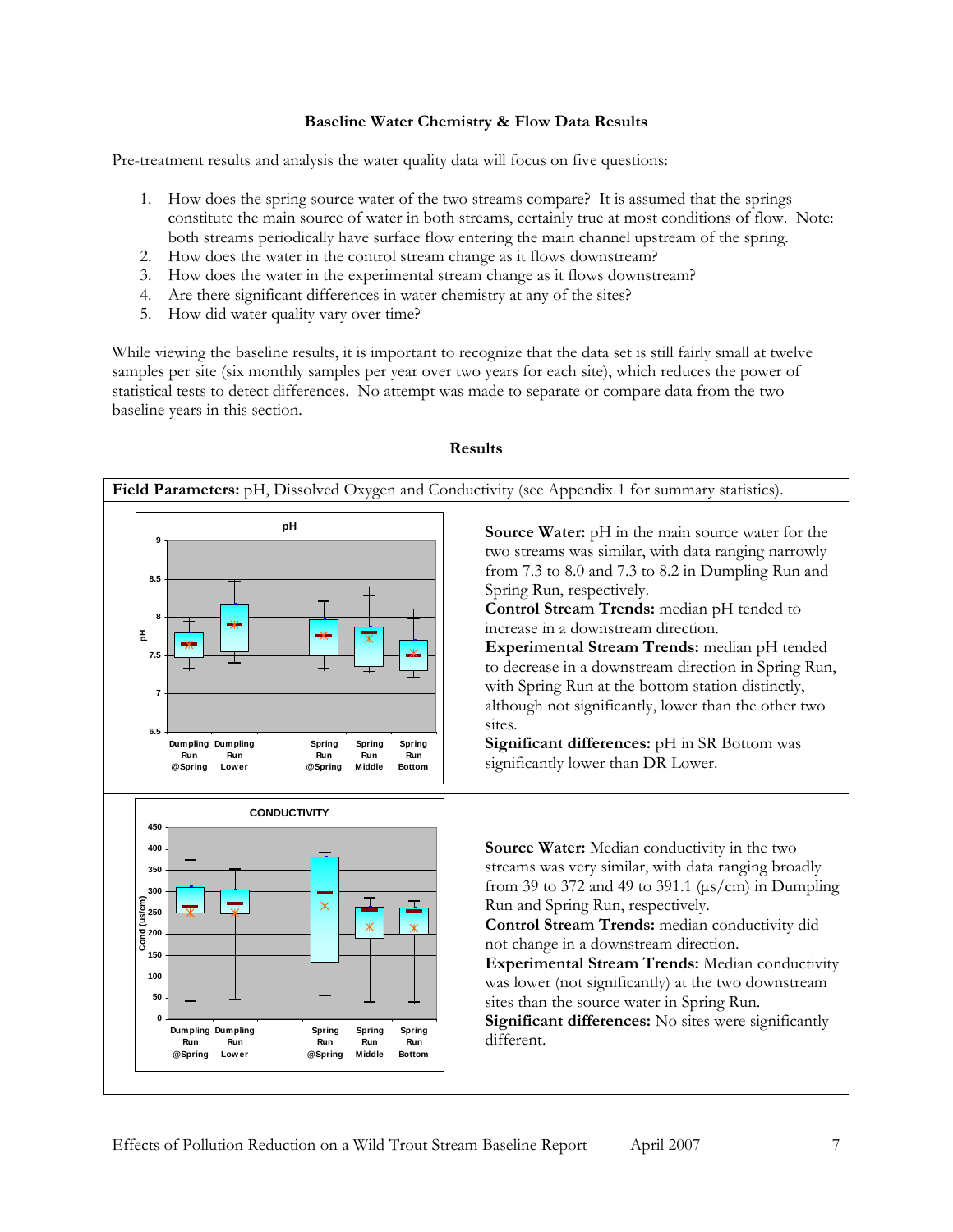**Field Parameters:** pH, Dissolved Oxygen and Conductivity (see Appendix 1 for summary statistics).



**Laboratory Parameters:** Ammonia, TKN, Nitrate, Nitrite, Total Nitrogen, Total Phosphorus, Total Suspended Solids, Biochemical Oxygen demand. (See Appendix 1 for summary statistics).

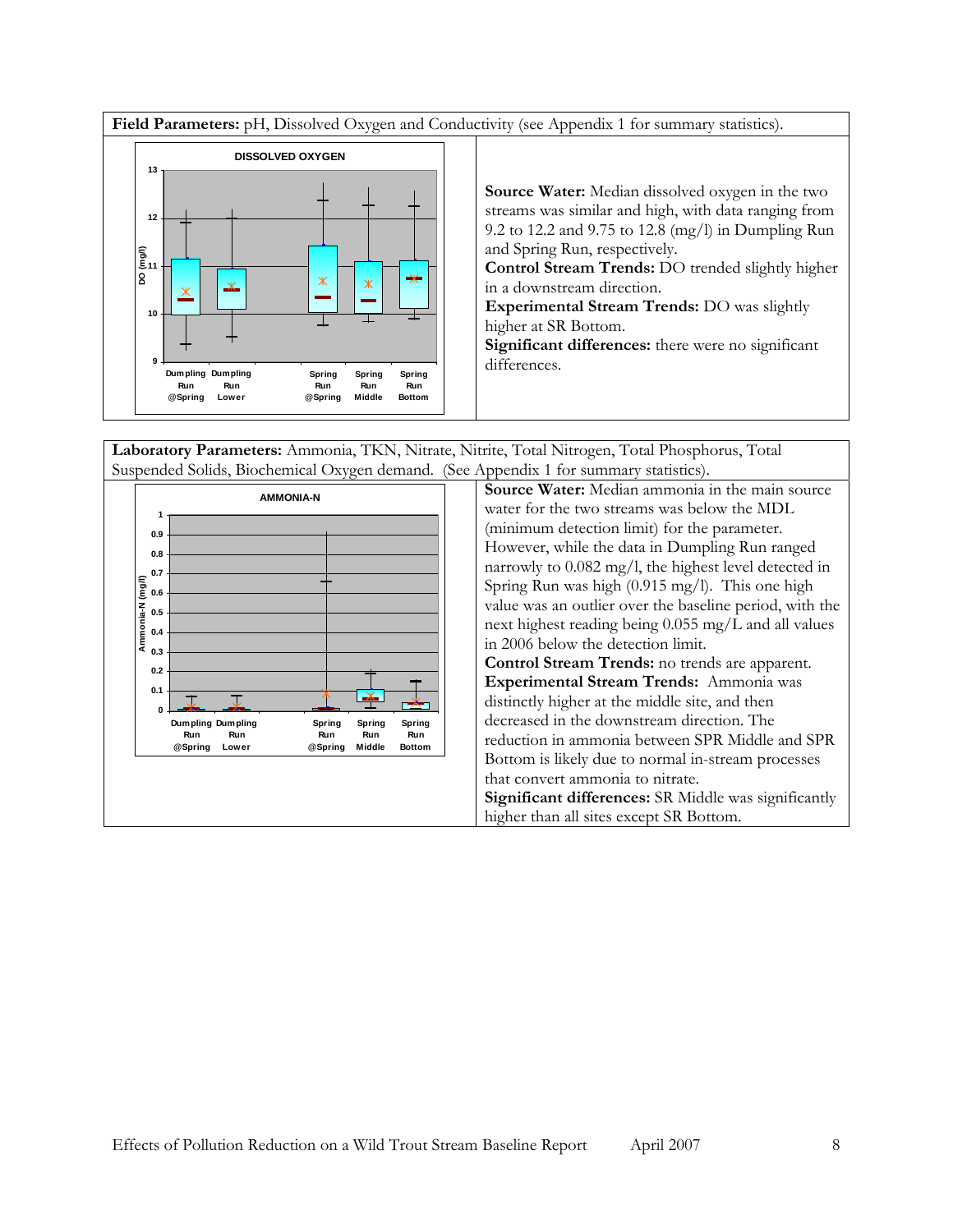**Laboratory Parameters:** Ammonia, TKN, Nitrate, Nitrite, Total Nitrogen, Total Phosphorus, Total Suspended Solids, Biochemical Oxygen demand. (See Appendix 1 for summary statistics).

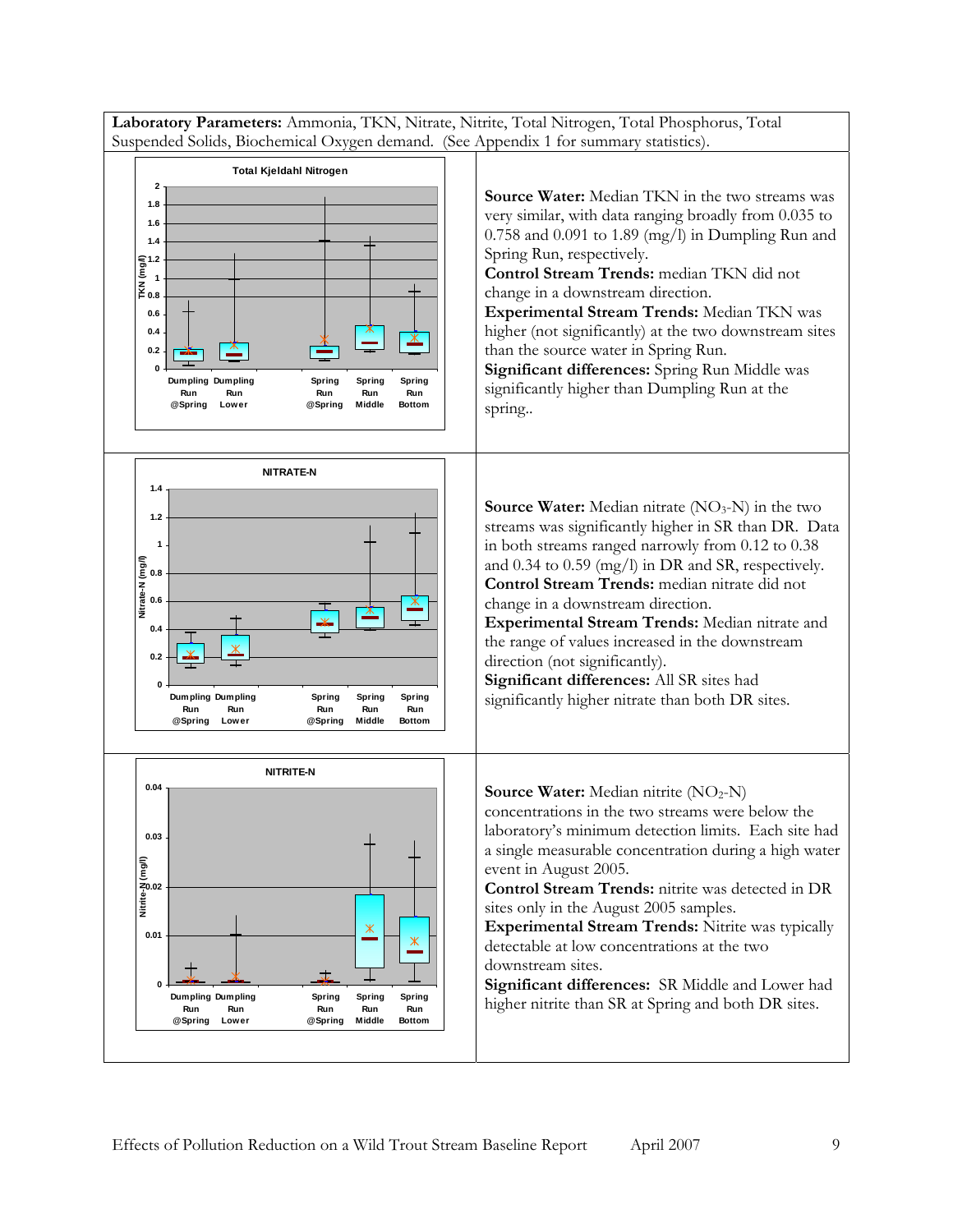**Laboratory Parameters:** Ammonia, TKN, Nitrate, Nitrite, Total Nitrogen, Total Phosphorus, Total Suspended Solids, Biochemical Oxygen demand. (See Appendix 1 for summary statistics).

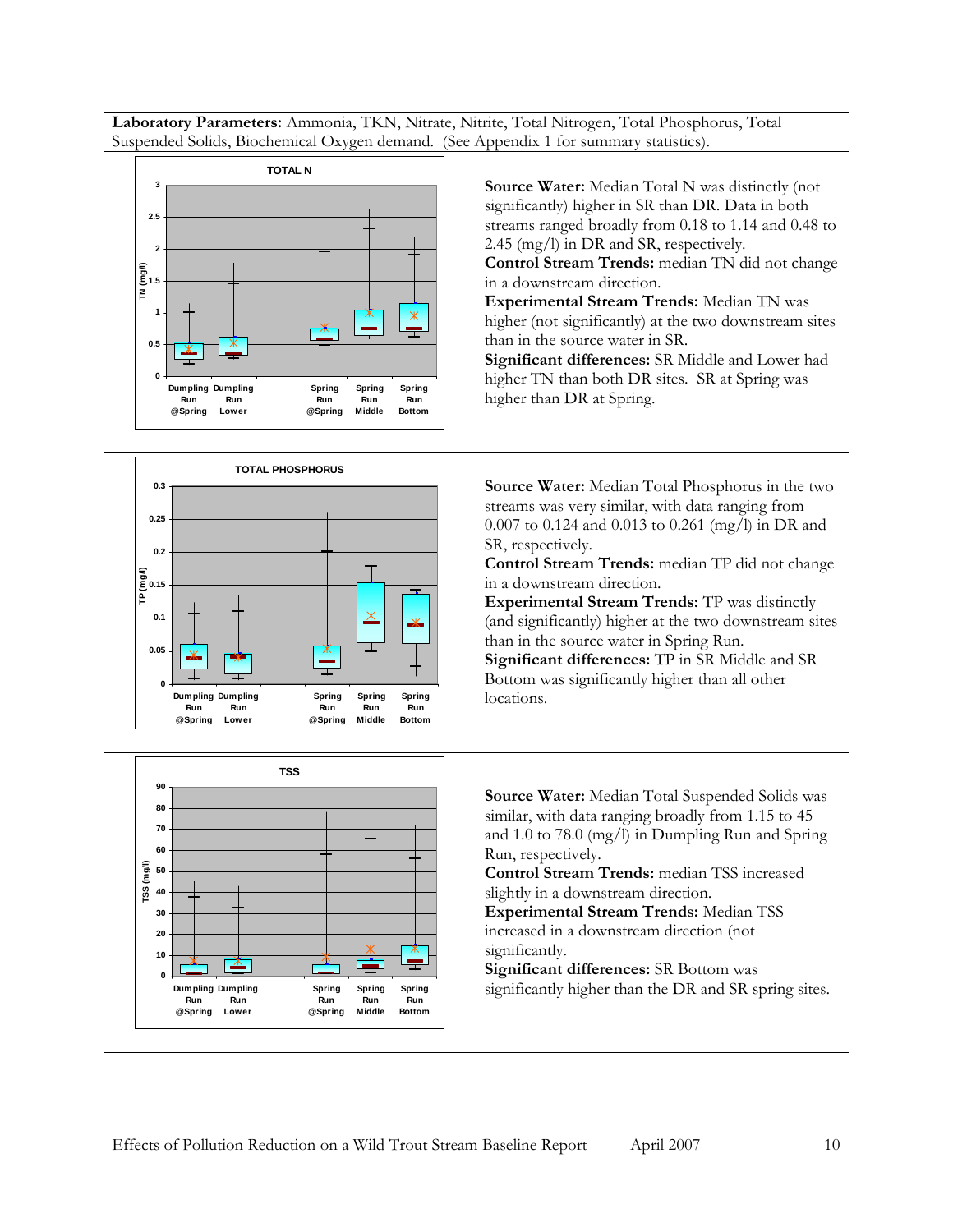<span id="page-10-0"></span>**Laboratory Parameters:** Ammonia, TKN, Nitrate, Nitrite, Total Nitrogen, Total Phosphorus, Total Suspended Solids, Biochemical Oxygen demand. (See Appendix 1 for summary statistics).



**Source Water:** Median Biochemical Oxygen Demand was distinctly (but not significantly) higher in DR than SR. Data ranged broadly in DR from 0.76 to 3.13 and narrowly in SR from 0.3 to 1.76  $(mg/l).$ 

**Control Stream Trends:** median BOD did not change in a downstream direction, although the range of values was lower downstream.

**Experimental Stream Trends:** Median BOD did not change in a downstream direction, but the range of values was greater downstream than at the source. **Significant differences:** SR Bottom was significantly lower than DR at Spring.



**Flow** measurements were taken at the Dumpling Run Lower and Spring Run Bottom sites. Flow in Dumpling Run ranged from about one third to one half of the flow in Spring Run (figure at left). During 2005, water samples were collected on three days with fairly low water (June, July, and September), two moderate flow (April and May), and one high water (August). Flows on sampling days were much less variable in 2006, with an active runoff event reported during the April sampling period.

Since we are most concerned with

local effects in this study, concentration is the most relevant way to look at the data. However, flow is necessary for interpretation of the time series data presented below.

The flow stations are not suitable surrogates for flows at all of the stations. This is particularly an issue in Spring Run, where a significant portion of the total stream flow is diverted at the springhouse to the trout hatchery and does not flow through the upper channel where samples are collected. This means that we cannot reasonably estimate parameter loadings at any sites but those with flow measurements.

# How did water quality vary over time?

The following four time-series bar graphs and associated text show how total N, total P, TSS and BOD5 concentrations varied during the two-year baseline sampling period. Also shown on each graph is the average of the flows at the two flow stations for each sampling period; this was done for the sake of graphic simplification, justified because these values were very strongly correlated ( $r^2 = 0.94$ ).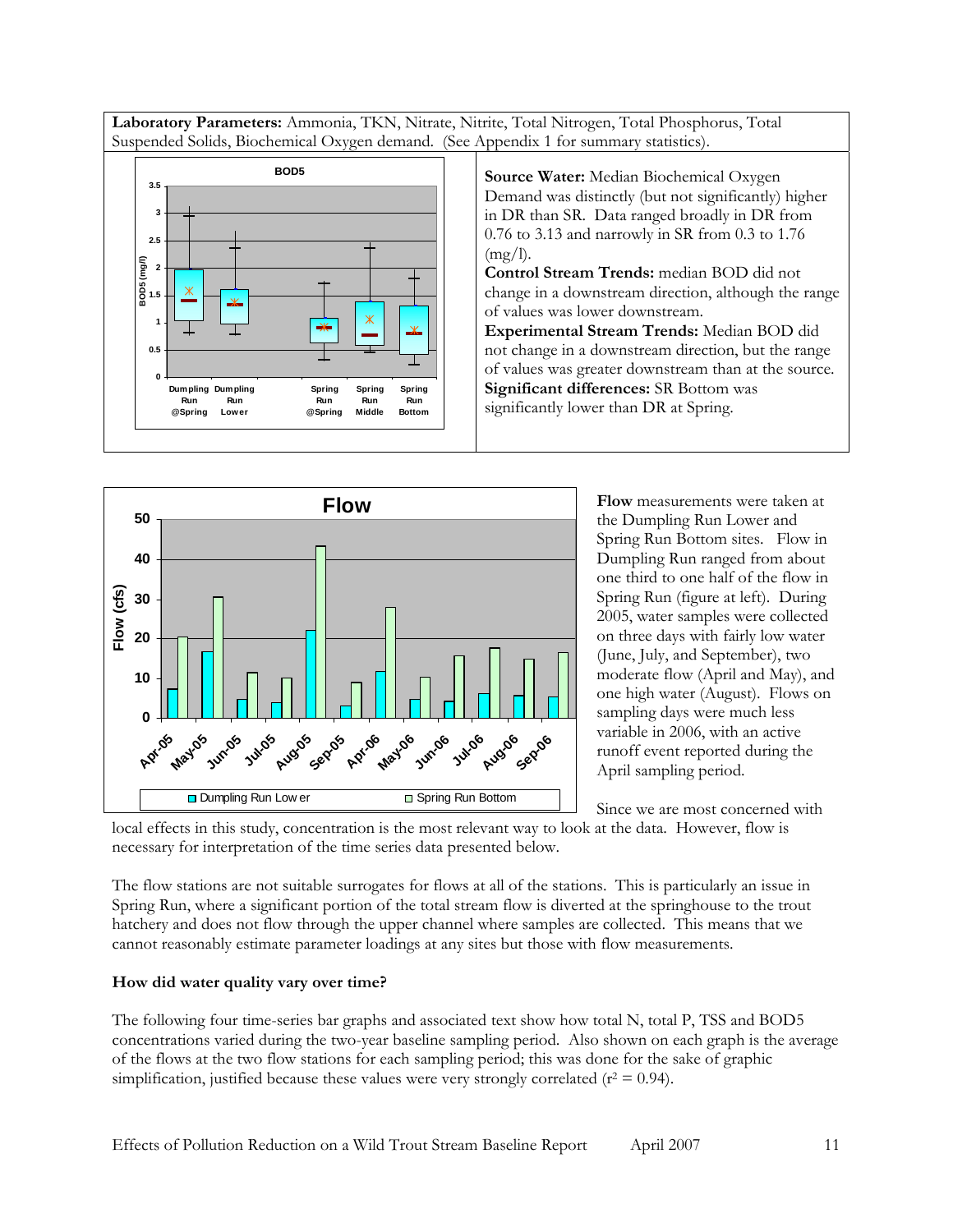<span id="page-11-0"></span>Time series bar graphs of total nitrogen, total phosphorus, total suspended solids, and biochemical oxygen demand concentrations at all permanent study sites.



Total nitrogen (TN) varied widely and generally tracked with levels at all sites were observed in August '05 during a high water event. TN was always higher in all SR sites than DR. Elevated TN at SR Middle and SR Bottom in September 2006 was probably due to sampling that occurred on hatchery cleanout day.



TSS varied widely and very roughly tracked with flows at all concentrations were more consistently elevated at DR Lower, sites (see correlation tables below). The highest levels were observed in August '05 during a high water event. TSS SR Middle and SR Bottom in 2006 than 2005. Elevated TSS at SR Middle and SR Bottom in September 2006 may have been due to sampling on hatchery cleanout day; however, TSS was high at both spring sampling sites on that day as well.



Total phosphorus (TP) varied widely over time at all sites and flows at all sites (see correlation tables below). The highest event in April 2006. Elevated TP in the hatchery effluent was did not apparently vary with flow levels (see correlation tables below). However, the highest TP concentrations at all sites except SR Bottom were recorded during an active runoff evident at all flows at SR Middle and Bottom. However, unlike 2005, TP concentrations at the two point source sites were often distinctly different in 2006. Elevated TP at SR Middle and SR Bottom in September 2006 may have been due to sampling that occurred on hatchery cleanout day; however, TP was similarly high at these two sites in September 2005 when cleanout was not occurring.



BOD5 varied substantially between sites. BOD5 at Spring while patterns of BOD5 concentrations in non point sites had runoff event in April 2006, and noteably high at all sites except Run point source impacted sites tended to vary with flows, no apparent relationship to flow (see correlation tables below). BOD5 concentrations were noteably low during the active DR Spring during a high water event in August 2005..

# **Correlation Analysis**

The following three tables present simple correlation analysis on the un-transformed sample data for key correlations on all sites, the second excludes point source impacted sites in Spring Run, and the third includes parameters: total N, total P, TSS, BOD5, and flow. The purpose of the tables is to examine effects that might be due to different factors, such as point and non point sources of pollution. The first table offers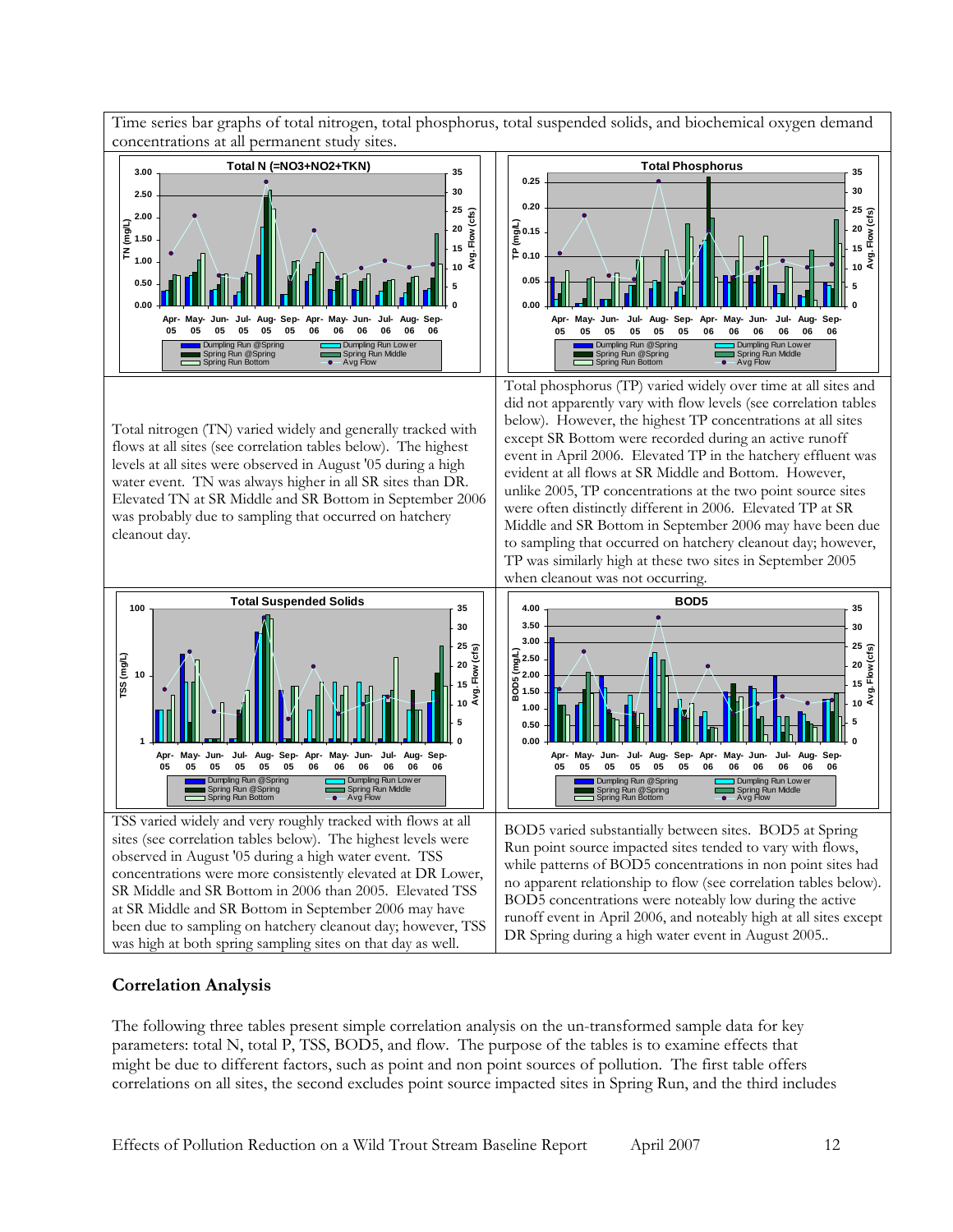only the point source impacted sites in Spring Run. More sophisticated approaches will be used in future reports during the post-upgrade period.

Total nitrogen and TSS were strongly and positively correlated with flow and with each other, in all three tables. These were the only significant correlations for the non-point impacted sites group (Table 2). TSS, total N and flow were all positively correlated with BOD5 in the point source impacted sites in Spring Run (Table 3). Total P was not significantly correlated with any other parameters.

| Table 1. Correlations for key parameters and flow at all stations. |                |           |        |                  |                      |  |  |  |  |  |  |
|--------------------------------------------------------------------|----------------|-----------|--------|------------------|----------------------|--|--|--|--|--|--|
|                                                                    | <b>Total N</b> | ТP        | TSS    | BOD <sub>5</sub> | <b>FLOW</b>          |  |  |  |  |  |  |
| Total N (mg/L)                                                     |                | $***$     | $***$  | n.s.             | $***$                |  |  |  |  |  |  |
| TP (mg/L)                                                          | 0.3438         |           | n.s.   | n.s.             | $\ddot{\phantom{0}}$ |  |  |  |  |  |  |
| TSS (mg/L)                                                         | 0.8843         | 0.0983    |        | $***$            | $***$                |  |  |  |  |  |  |
| BOD5 (mg/L)                                                        | 0.2223         | $-0.2269$ | 0.3761 |                  | n.s.                 |  |  |  |  |  |  |
| FLOW (cfs)                                                         | 0.8371         | 0.2563    | 0.7082 | 0.0681           |                      |  |  |  |  |  |  |

| Table 2. Correlations for key parameters and flow for all non point source stations (i.e.: not SR Middle and SR Bottom). |                |           |        |                  |             |  |  |  |  |  |
|--------------------------------------------------------------------------------------------------------------------------|----------------|-----------|--------|------------------|-------------|--|--|--|--|--|
|                                                                                                                          | <b>Total N</b> | ТP        | TSS    | BOD <sub>5</sub> | <b>FLOW</b> |  |  |  |  |  |
| Total N (mg/L)                                                                                                           |                | n.s.      | $***$  | n.s.             | $***$       |  |  |  |  |  |
| $TP$ (mg/L)                                                                                                              | 0.1505         |           | n.s.   | n.s.             | n.s.        |  |  |  |  |  |
| TSS (mg/L)                                                                                                               | 0.8956         | $-0.0622$ |        | n.s.             | $***$       |  |  |  |  |  |
| BOD5 (mg/L)                                                                                                              | 0.1064         | $-0.1972$ | 0.2292 |                  | n.s.        |  |  |  |  |  |
| FLOW (cfs)                                                                                                               | 0.8423         | 0.2331    | 0.666  | $-0.1113$        |             |  |  |  |  |  |

| Table 3. Correlations for key parameters and flow for point source stations SR Middle and SR Bottom. |                |           |            |                  |             |
|------------------------------------------------------------------------------------------------------|----------------|-----------|------------|------------------|-------------|
|                                                                                                      | <b>Total N</b> | ТP        | <b>TSS</b> | BOD <sub>5</sub> | <b>FLOW</b> |
| Total N (mg/L)                                                                                       |                | n.s.      | $***$      | $***$            | $***$       |
| $TP$ (mg/L)                                                                                          | 0.2277         |           | n.s.       | n.s.             | n.s.        |
| TSS (mg/L)                                                                                           | 0.9272         | 0.1426    |            | $***$            | $***$       |
| BOD5 (mg/L)                                                                                          | 0.7325         | 0.0282    | 0.6965     |                  | $***$       |
| FLOW (cfs)                                                                                           | 0.7741         | $-0.1073$ | 0.7621     | 0.6029           |             |

**Correlation Tables Note**: n.s. means not significant;  $* =$  significant at  $p=0.05$ ;  $** =$  significant at 0.01;  $*** =$ significant at 0.001

Table 4 provides correlations between flow and each of the key parameters total N, total P, TSS, and BOD5 at each sampling station. The results generally confirm the results above for station groupings (point source, etc.). However, BOD5 was positively correlated with flow at non point source site Dumpling Run Bottom.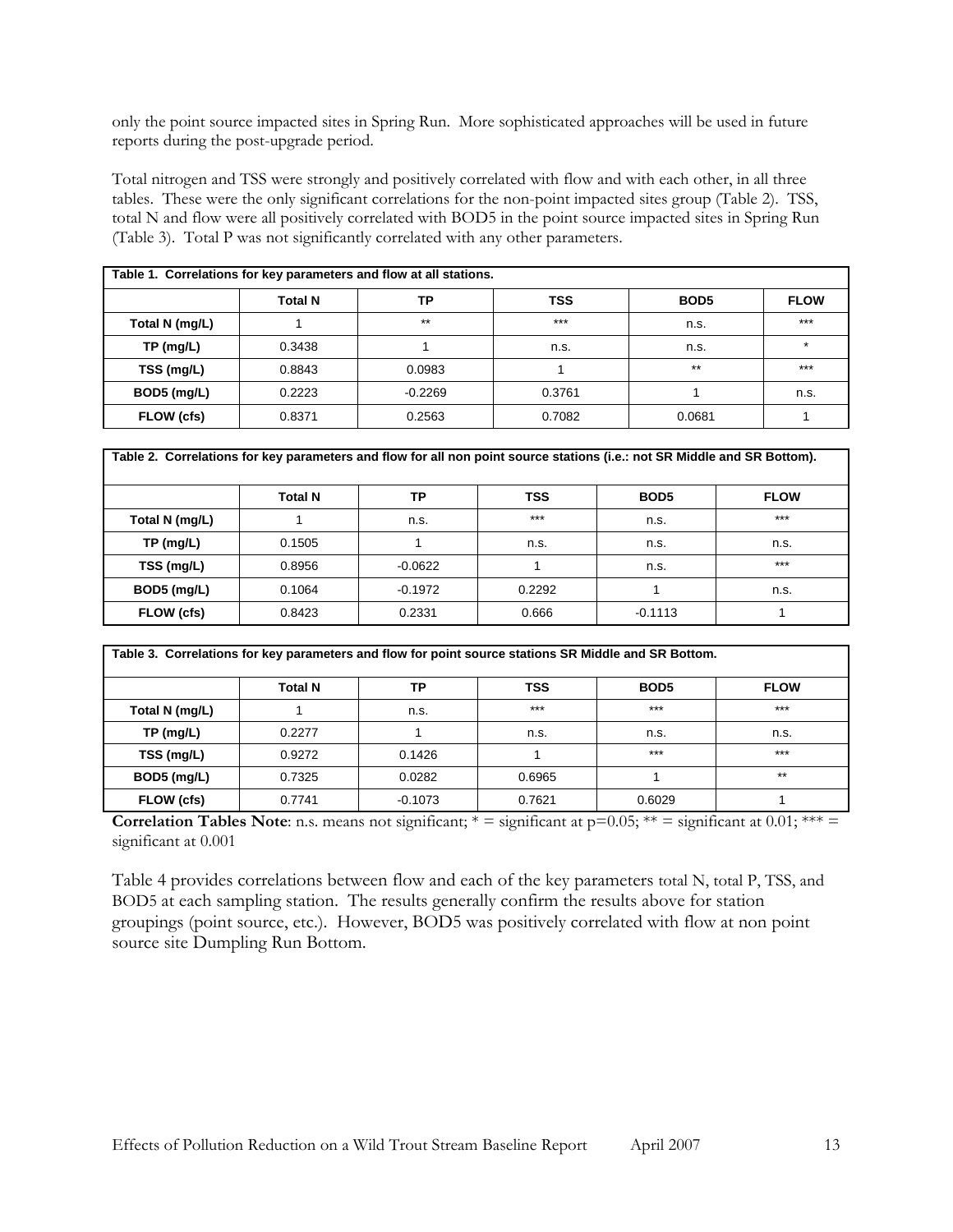<span id="page-13-0"></span>

|                                                                                                     |                                   | <b>Non Point Stations</b>            | <b>Point Source Sta.</b>     |                                    |                                    |
|-----------------------------------------------------------------------------------------------------|-----------------------------------|--------------------------------------|------------------------------|------------------------------------|------------------------------------|
| Table 4. Correlations between key<br>water quality parameters and flow<br>at each sampling station. | <b>Dumpling</b><br>Run<br>@Spring | <b>Dumpling</b><br><b>Run Bottom</b> | <b>Spring Run</b><br>@Spring | <b>Spring Run</b><br><b>Middle</b> | <b>Spring Run</b><br><b>Bottom</b> |
| Total N (mg/L)                                                                                      | 0.851                             | 0.903                                | 0.794                        | 0.915                              | 0.819                              |
| $TP$ (mg/L)                                                                                         | 0.099                             | 0.219                                | 0.233                        | $-0.061$                           | $-0.193$                           |
| TSS (mg/L)                                                                                          | 0.863                             | 0.786                                | 0.741                        | 0.731                              | 0.817                              |
| BOD5 (mg/L)                                                                                         | 0.261                             | 0.489                                | 0.075                        | 0.758                              | 0.531                              |

**How did loads of key parameters vary over time?** The following four time-series bar graphs and associated text show how total N, total P, TSS and BOD5 loads (in pounds per hour) varied at the two flow station sites during the two-year baseline sampling period.

Time series bar graphs of total nitrogen, total phosphorus, total suspended solids, and biochemical oxygen demand loads (in pounds per hour) at the two flow sites.

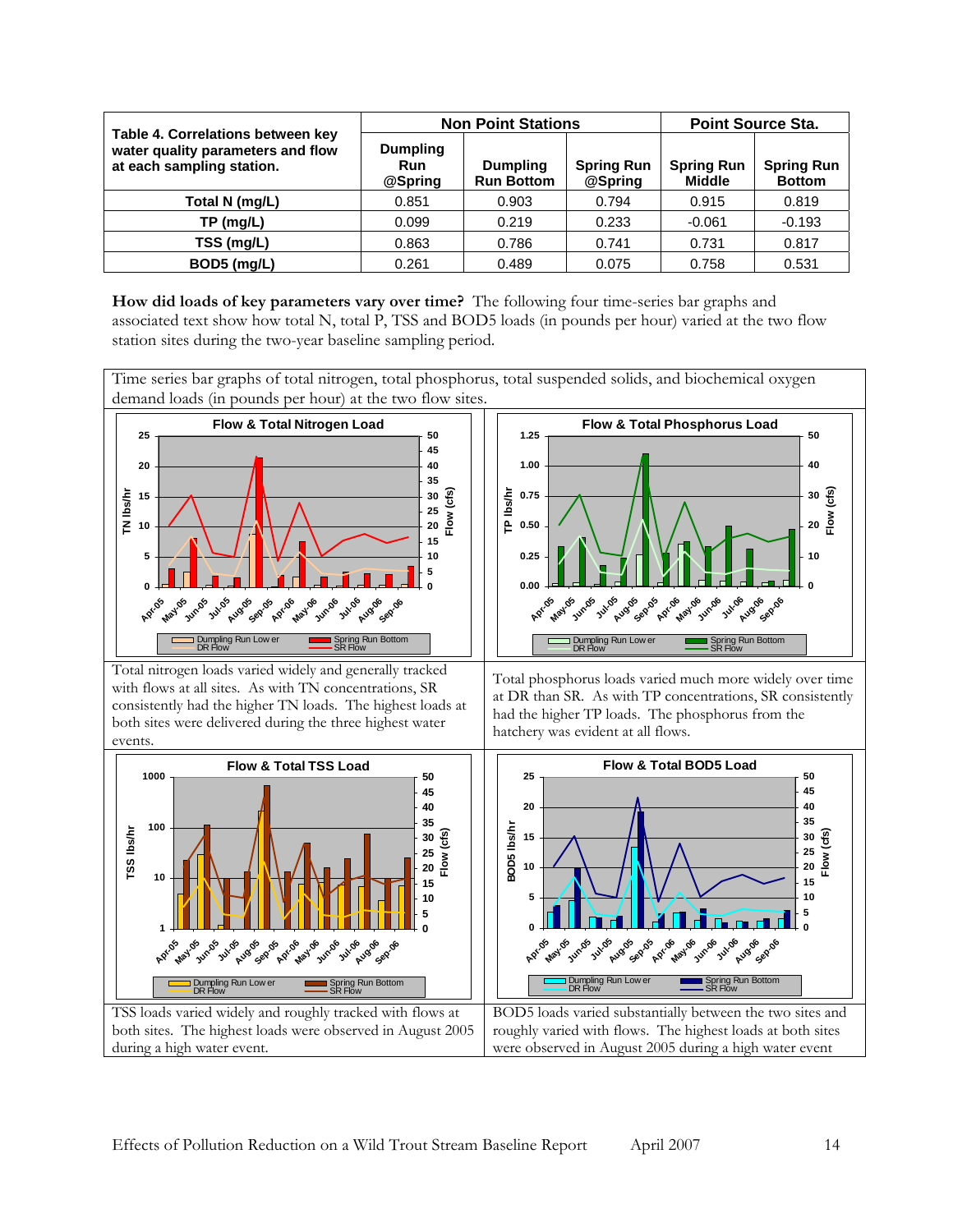# <span id="page-14-0"></span>**Discussion of water quality results**

The two study streams are impacted by a variety of potential sources of pollution, some readily apparent and some not. The Spring Run watershed contains the trout rearing facility point source, which is a known source of BOD, TSS and nutrients, as well as a number of non point sources including poultry houses, residences, roads, and occasional cattle. The Dumpling Run watershed has no point sources, and apparently no poultry houses, but includes residences and small farms with livestock, as well as a dirt and gravel road. In addition, the source springs in both watersheds both originate in limestone and sandstone strata and show rapid changes (turbidity, increase in flow) following heavy precipitation; this is indicative of solution channel connections through limestone at the surface of the ground.

Despite the wealth of confounding variables, some patterns are reasonably clear from the baseline data. The spring source water for the two streams has similar pH, conductivity, dissolved oxygen, TSS, and phosphorus. Source water in Dumpling Run tends to have less nitrate, and total N than Spring Run, and higher BOD5. Conductivity and pH tend to increase or not change in a downstream direction in Dumpling Run, and tend to decrease in a downstream direction in Spring Run. Nutrients and TSS are generally similar in the two Dumpling Run sites, and tend to increase in a downstream direction in Spring Run, often dramatically.

The decision to collect water samples two days after the scheduled Monday cleanouts at the hatchery probably contributed to the apparently anomalous result of Dumpling Run having somewhat more BOD5 and TSS than Spring Run. It is quite clear that we are not observing a significant residual impact in the water column from those cleanouts two days after the fact. However, sampling that occurred in September 2006 on "'cleanout day" provided a surprising result – somewhat elevated TSS and BOD5 in both streams. This result may well have been an anomaly, because suspended material is readily observed in Spring Run on cleanout days.

 The purpose of this report was to establish baseline conditions in Spring Run and Dumpling Run based on two years of sampling. Future reports will include more comprehensive analyses of these data in the context of changing conditions in Spring Run due to the effluent upgrade.

#### **Benthic Macroinvertebrate & Periphyton Analysis**

An assessment of Spring Run in 2003 by WVDEP (Tim Craddock, 2003) collected benthic invertebrate samples at sites near those chosen for the current study. The study found low diversity at the lower station, where the most abundant family was the Chironomidae, an indicator of organic pollution. It also found abundant Gammaridae amphipods at all sites. (See Appendix 3 for results, as well as a commentary of the challenge of assessing Spring Run macroinvertebrates by WV DEP's Tim Craddock..)

An earlier qualitative assessment of Spring Run's catch and release area benthic macroinvertebrate community was conducted in September 1995 by aquatic ecologist Steve Hiner (Burke, personal communication). At that time, Mr. Hiner found a fairly diverse community, dominated by amphipods, with good representation of mayflies (3 species), stoneflies (3), and caddisflies (2). His field notes for Burke of Friends of Spring Run Wild Trout indicated that the "scuds (amphipods), this little critter plus the worms below make your rainbows fat and sassy."

Benthic samples for this project were collected twice each baseline year, in the spring and in the autumn, at all water quality sampling sites. The benthic data for 2005 and 2006 is provided in Appendix 4. Observations during benthic field collections indicated abundance, often overwhelming abundance, of amphipods in both streams (Craddock and Gillies, personal observations). Amphipods are often abundant in limestone spring fed streams, and their abundance renders many standard benthic invertebrate indices unsuitable for assessing this type of stream. Assessment of benthic communities in this setting will depend on comparisons between control and experimental sites, not standard metrics.

Effects of Pollution Reduction on a Wild Trout Stream Baseline Report April 2007 15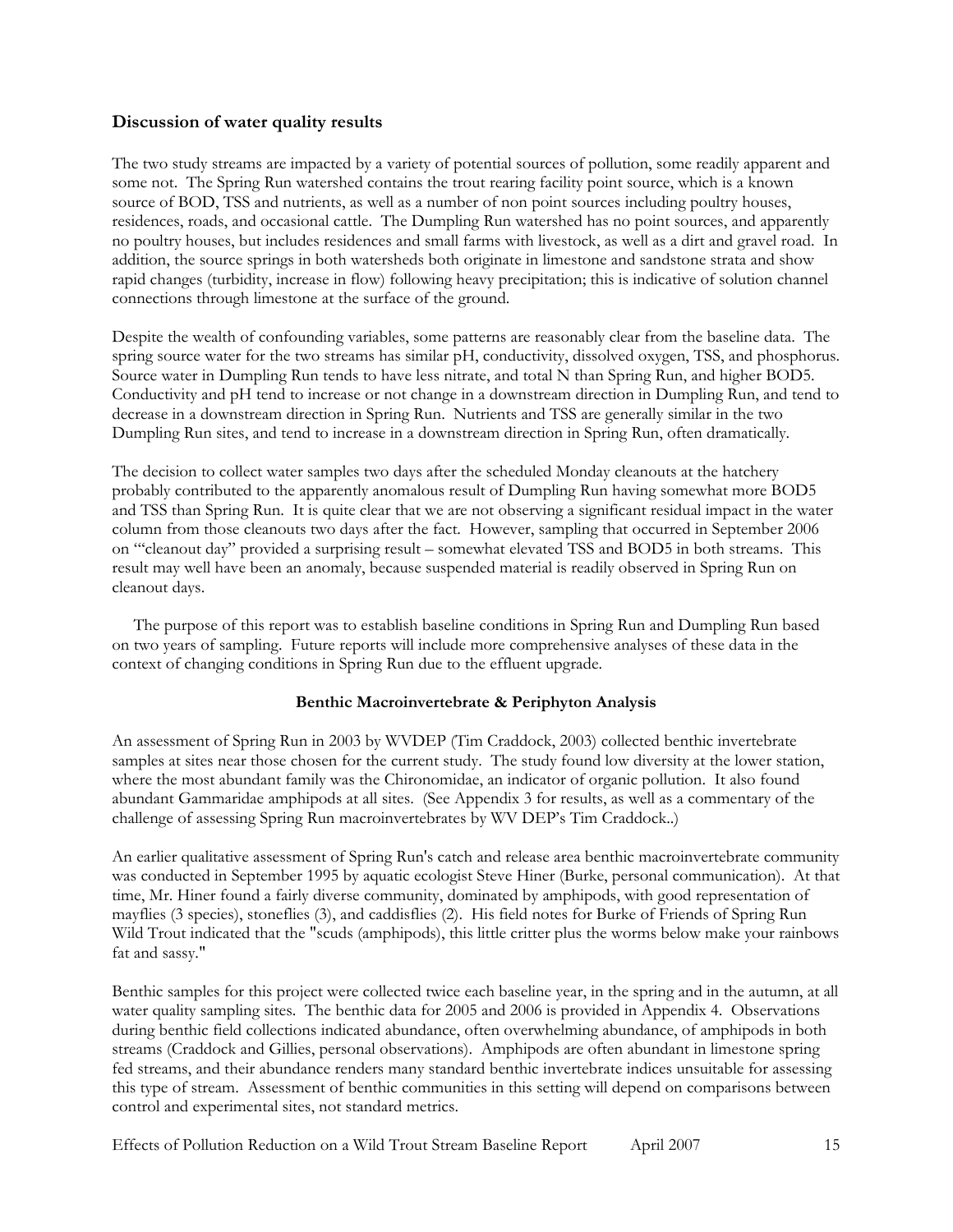Results indicate that all study sites are dominated by one of two benthic invertebrate families, Gammaridae (amphipods) and Chironomidae (midges) (see figures below). The Gammaridae were the dominant organism at four of the five sites, accounting for 41% to 88% of all the organisms collected. Chironomidae were abundant in both of the Spring Run sampling sites located below the hatchery, and overwhelmingly dominate in the more upstream site. The results in the latter site were not surprising, as it was notable for the large amount of organic matter and matted algae entrained in the stream sediment. Chironomidae were present in relatively low numbers at the non point source sites (Dumpling Run and Spring Run above the hatchery).

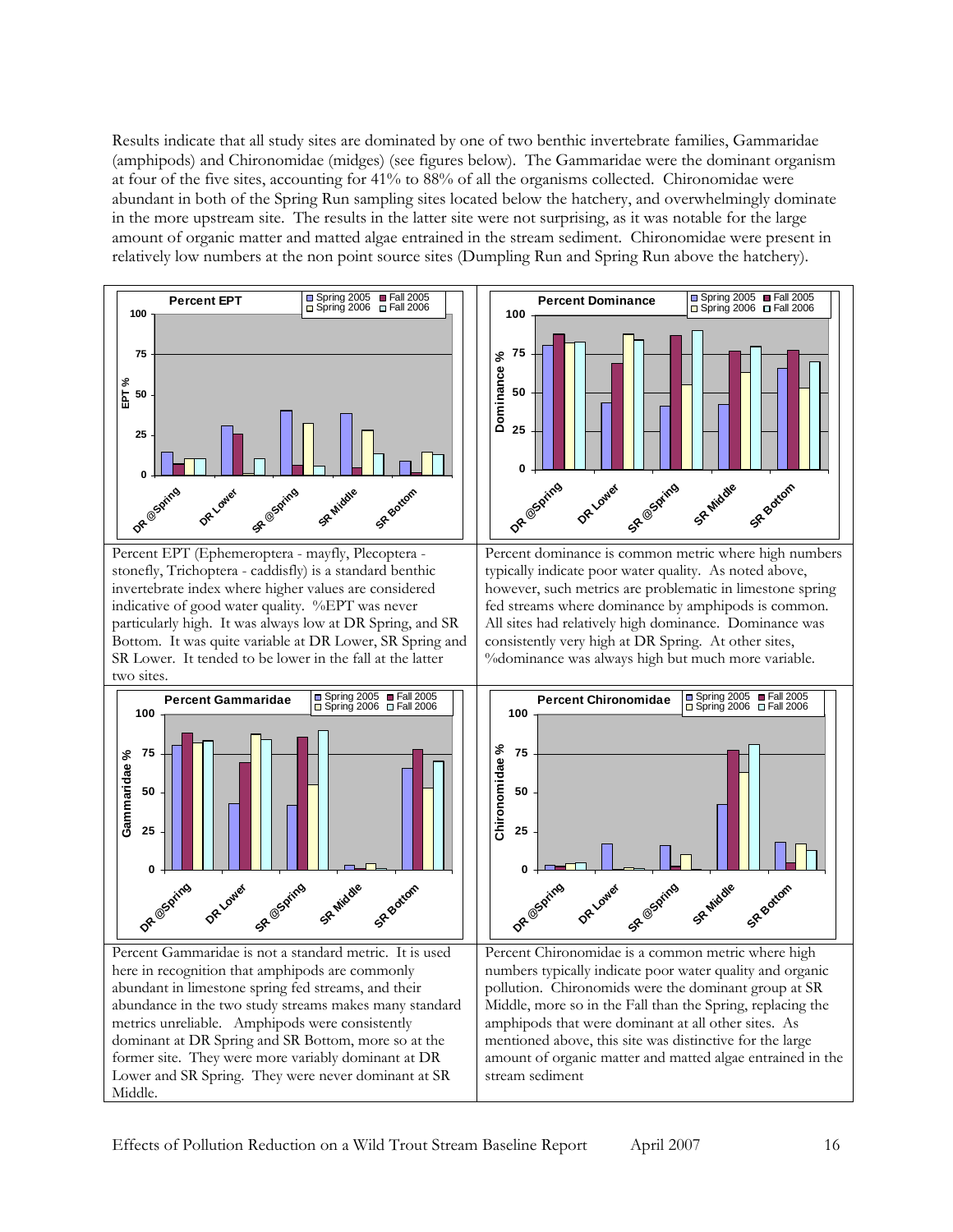<span id="page-16-0"></span>

| Table 5. Relative   | 2005   |       | 2006   |      |  |
|---------------------|--------|-------|--------|------|--|
| Density of Benthic  |        |       |        |      |  |
| Macroinvertebrates. | Spring | Fall  | Spring | Fall |  |
| DR @Spring          | 5600   | 5975  | 4600   | 2929 |  |
| DR Lower            | 3500   | 2975  | 2986   | 7533 |  |
| SR @Spring          | 3833   | 3800  | 4180   | 5625 |  |
| <b>SR Middle</b>    | 3042   | 19500 | 523    | 3071 |  |
| <b>SR Bottom</b>    | 7800   | 4800  | 3767   | 2300 |  |

 Abundance, or density, of benthic macroinvertebrates is not a reliable parameter because of the difficulty in collecting truly quantitative samples on hard bottomed streams. However, as the collection method and number of replicates for each site is the same, extrapolating from the numbers collected in the sorted

subsample to the entire sample allows a rough estimate of relative density. Table 5 provides these estimates. With the understanding that such data are not terribly reliable, it is notable that relative density varied by a factor of three at the non point source impacted sites and SR Bottom. Relative density was much more variable at SR Middle, ranging from a low of 523 in Spring 2006 and 19,500 in the Fall 2005. This great variability, along with abundant Chironomids and a very heavy mass of entrained algae and organic matter at this site, were probably causally related.

Periphyton data is not yet available.

| Table 6. Spring Run angler catch reports.                           |                       |     |                |                |                             |                                                                   |      |                             |      |                  |              |               |  |
|---------------------------------------------------------------------|-----------------------|-----|----------------|----------------|-----------------------------|-------------------------------------------------------------------|------|-----------------------------|------|------------------|--------------|---------------|--|
| Spring Run Angler Catch Reports, Rainbow Trout: April thru Dec 2005 |                       |     |                |                |                             |                                                                   |      |                             |      |                  |              |               |  |
| <b>65 Anglers Reporting</b><br><b>230 Fishing Sessions</b>          |                       |     |                |                |                             |                                                                   |      |                             |      |                  |              |               |  |
|                                                                     | <b>Stream Section</b> |     |                |                |                             |                                                                   |      |                             |      |                  |              |               |  |
| Length                                                              | $\mathbf 0$           | 1   | $\mathbf{2}$   | 3              | 4                           | 5                                                                 | 6    | $\overline{7}$              | 8    | 9                | <b>Total</b> | $\%$          |  |
| $0 - 7$                                                             | 70                    | 108 | 77             | 130            | 220                         | 335                                                               | 201  | 142                         | 58   | 47               | 1388         | 37.5          |  |
| $8 - 10$                                                            | 22                    | 35  | 26             | 72             | 146                         | 221                                                               | 191  | 217                         | 203  | 162              | 1295         | 35            |  |
| $11 - 13$                                                           | $\overline{7}$        | 5   | 17             | 27             | 39                          | 75                                                                | 75   | 89                          | 170  | 175              | 679          | 18.3          |  |
| $14 - 16$                                                           |                       | 1   |                | 16             | 25                          | 23                                                                | 33   | 27                          | 29   | 86               | 240          | 6.5           |  |
| $17 - 19$                                                           |                       |     |                | 1              | 5                           | 4                                                                 | 9    | 7                           | 10   | 24               | 60           | 1.6           |  |
| $20 - up$                                                           |                       |     | 1              |                | 1                           | 4                                                                 | 7    | 10                          | 6    | 13               | 42           | 1.1           |  |
| <b>Total</b>                                                        | 99                    | 149 | 121            | 246            | 436                         | 662                                                               | 516  | 492                         | 476  | 507              | 3704         |               |  |
| %                                                                   | 2.7                   | 4   | 3.3            | 6.6            | 11.8                        | 17.9                                                              | 13.9 | 13.3                        | 12.9 | 13.7             |              |               |  |
| 16.1 rainbow trout/angler session                                   |                       |     |                |                |                             |                                                                   |      |                             |      |                  |              |               |  |
|                                                                     |                       |     |                |                |                             |                                                                   |      |                             |      |                  |              |               |  |
|                                                                     |                       |     |                |                |                             | Spring Run Angler Catch Reports, Rainbow Trout: Jan thru Dec 2006 |      |                             |      |                  |              |               |  |
|                                                                     |                       |     |                |                | <b>76 Anglers Reporting</b> |                                                                   |      | <b>232 Fishing Sessions</b> |      |                  |              |               |  |
|                                                                     |                       |     |                |                |                             | <b>Stream Section</b>                                             |      |                             |      |                  |              |               |  |
| Length                                                              | $\mathbf 0$           | 1   | $\overline{2}$ | 3              | 4                           | 5                                                                 | 6    | $\overline{7}$              | 8    | $\boldsymbol{9}$ | <b>Total</b> | $\frac{9}{6}$ |  |
| $0 - 7$                                                             | 25                    | 46  | 42             | 89             | 134                         | 153                                                               | 112  | 46                          | 30   | 33               | 718          | 31.6          |  |
| $8 - 10$                                                            | 18                    | 14  | 20             | 49             | 103                         | 109                                                               | 121  | 134                         | 64   | 66               | 698          | 30.7          |  |
| $11 - 13$                                                           | $\overline{4}$        | 10  | 18             | 18             | 34                          | 46                                                                | 77   | 104                         | 109  | 136              | 536          | 23.6          |  |
| $14 - 16$                                                           |                       | 4   | 4              | 8              | 9                           | 18                                                                | 31   | 42                          | 43   | 92               | 251          | 11            |  |
| $17 - 19$                                                           |                       | 1   | 1              | 1              | 3                           | 2                                                                 | 2    | 9                           | 4    | 19               | 42           | 1.8           |  |
| 20--up                                                              |                       |     |                | 1              | 3                           | 1                                                                 |      | 1                           | 1    | 8                | 15           | O.7           |  |
| <b>Total</b>                                                        | 47                    | 75  | 85             | 160            | 286                         | 329                                                               | 343  | 336                         | 251  | 354              | 2272         |               |  |
| %                                                                   | 2.1                   | 3.3 | 3.7            | $\overline{7}$ | 12.6                        | 14.5                                                              | 15.1 | 14.8                        | 11   | 15.6             |              |               |  |
| 9.8 rainbow trout/angler session                                    |                       |     |                |                |                             |                                                                   |      |                             |      |                  |              |               |  |

#### **Fisherman Survey**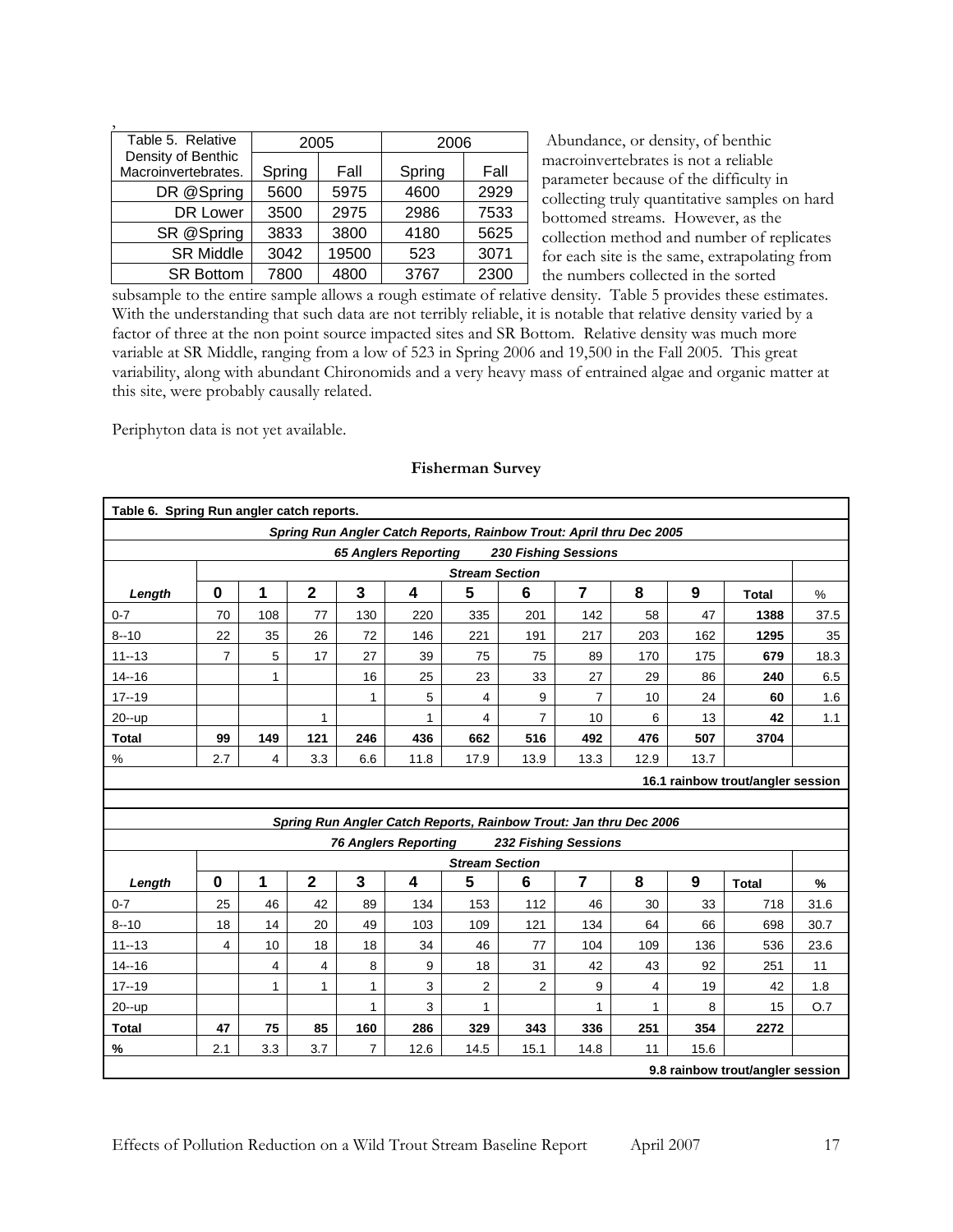<span id="page-17-0"></span>Anglers with permits to fly fish, catch-and-release were invited, by a notice posted at the Spring Run parking area, to report the date fished, species, length, and stream location of their catch. The fly-fishing, catch-andrelease section of Spring Run extends for about  $\frac{3}{4}$  mile. This section was arbitrarily divided into10 sections, marked at streamside; Numbered 0 thru 9, beginning with 0 at the downstream boundary and increasing upstream. Sections were not of equal length. Anglers fished wherever they chose. Fishing sessions ranged from less than an hour to several hours. Anglers reported on a card designed with stream sections vs. 6 length categories, in inches; 0-7, 8-10, 11-13, 14-16, 17-19, 20-up. This card was available from a box located convenient to the parking area and next to a locked box for depositing completed reports. The parking area was adjacent to stream section Number 4. A member of the monitoring team collected reports frequently and summarized data monthly. The purpose of the study was to acquire data on number, size, and location of Spring Run trout, not to evaluate angler success.

Anglers cooperated willingly in collecting data with a participation rate estimated above 80% for sessions fished.

Summary data presented above are for April through December in 2005, and January through December in 2006. The most heavily fished period is April through September. In 2005, 65 anglers reported 230 fishing sessions and in 2006, 76 anglers reported 232 fishing sessions.

Data presented are for rainbow trout. A small number of brown, brook and golden trout were reported. A more detailed presentation of data will be done after another year or more of data collection.

#### **Evaluation of Fisheries Resources in Spring Run, Grant County, West Virginia**

The West Virginia Division of Natural Resources, in cooperation with the West Virginia Conservation Agency, conducted two fishery surveys in Spring Run in 2005. The first was in Section 4 of the fly-fishing managed section of Spring Run (see Fisherman Survey section above) on May 23, 2005. The second was conducted on September 1, 2005 approximately 450 feet upstream from the confluence of Spring Run with South Mill Creek, well below the managed section. The methods used in each survey were comparable, with triple pass backpack electro fishing sampling beginning at the downstream end of each stream section and extending upstream to the end of the selected reach. Fish population estimates were based on a 100-meter stream for comparisons. Collected specimens were measured, weighed and released downstream from the survey area. A total biomass was also calculated based on species-specific population estimates. Reports were issued by the WVDNR for each sampling event.

In addition, a previous fish survey was conducted on Spring Run in October of 1978 (Gerald Lewis, unpublished data, 1978), in a 150-foot stream reach located approximately 250 feet from the mouth of Spring Run. The 1978 samples were collected using the parallel wire electro fishing method. In 1978, the surveyed section of Spring Run was a stocked, put-and-take fishery; trout stocking was discontinued in 1987. A brief summary of the data provided in these reports follows.

Table 7 provides estimated numbers of each fish species captured per hundred meters of stream, as well as estimated biomass of fish by species per acre. A total of nine fish species were observed in the October 1978 samples. The fish community was dominated by two species of dace (blacknose and longnose, at 2,012 and 466 individuals per 100 m, respectively), followed in abundance by the central stoneroller (304) and the mottled sculpins (190). Rainbow trout were uncommon (6). Rare species observed in 1978, but not seen in 2005, were the fantail darter, greenside darter, rock bass, central stoneroller, and white sucker. Brook trout and brown trout, captured in the 2005 samples, were not observed. The total estimated number of fish was 3,010/100 meters and estimated biomass was 311 lbs./acre.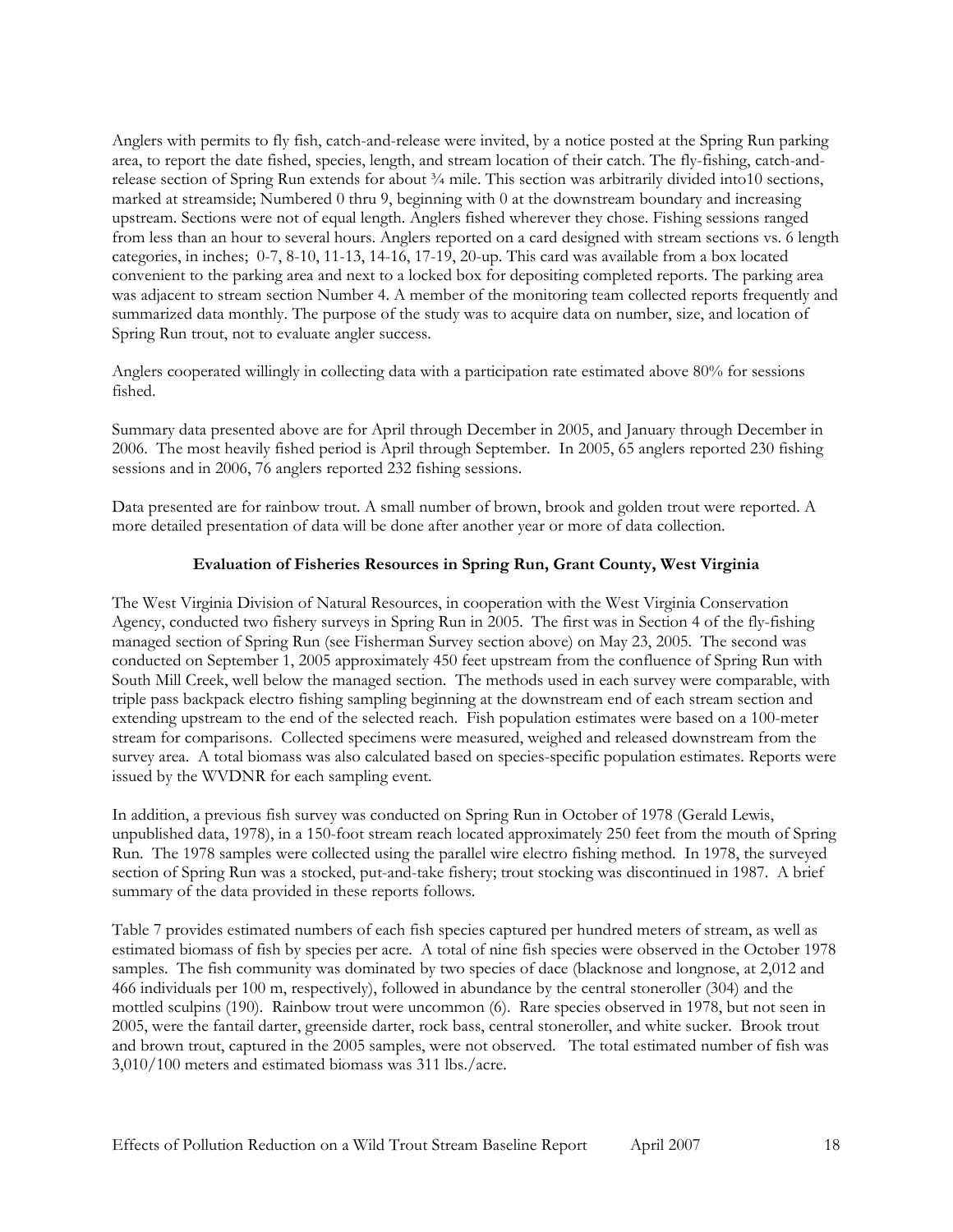Four fish species were captured in the Spring 2005 samples. Rainbow trout were the most common species (112/100 m), representing 91.8% of the relative abundance. Three additional species were also captured in low abundance: brook trout, brown trout and mottled sculpins. The total estimated number of fish was 122/100 meters and estimated biomass was 133 lbs./acre.

The Fall 2005 sampling was done in the same general area as the 1978 study to allow a more direct comparison. Six species were captured. Mottled sculpin were most abundant (607/100 m), followed by longnose dace (223/100 m) and rainbow trout (112/100 m). Brown trout, brook trout and blacknose dace were captured in low abundance (6, 4, and 3 per 100 m, respectively). The total estimated number of fish was 955/100 meters and estimated biomass was 149 lbs./acre.

Table 7. Modified from: Table 3. Comparisons of population and biomass of estimates from electro fishing surveys conducted on Spring Run in 1978 and 2005, Grant County, West Virginia. *In*: Evaluation of Fisheries Resources in Spring Run, Grant County, West Virginia, September 2005.

|                                                   | Number per 100 meters |                       |              | <b>Biomass lbs./acre</b> |                       |              |  |
|---------------------------------------------------|-----------------------|-----------------------|--------------|--------------------------|-----------------------|--------------|--|
| <b>Common Name</b><br><b>Scientific Name</b>      | 1978                  | <b>Spring</b><br>2005 | Fall<br>2005 | 1978                     | <b>Spring</b><br>2005 | Fall<br>2005 |  |
| <b>Blacknose Dace</b><br>Rhinichthys atratulus    | 2,012                 |                       | 3            | 107.40                   |                       | 0.31         |  |
| <b>Brook Trout</b><br>Salvelinus fontinalis       |                       | 1                     | 4            |                          | 2.54                  | 0.77         |  |
| <b>Brown Trout</b><br>Salmo trutta                |                       | 5                     | 6            |                          | 18.98                 | 5.07         |  |
| <b>Fantail Darter</b><br>Etheostoma flabellare    | 10                    |                       |              | 0.49                     |                       |              |  |
| Greenside Darter<br>Etheostoma blennioides        | 6                     |                       |              | 0.76                     |                       |              |  |
| <b>Longnose Dace</b><br>Rhinichthys cataractae    | 466                   |                       | 223          | 47.22                    |                       | 10.30        |  |
| Mottled Sculpin<br>Cottus bairdi                  | 190                   | 4                     | 607          | 24.70                    | 0.82                  | 61.36        |  |
| <b>Rainbow Trout</b><br>Oncorhynchus mykiss       | 6                     | 112                   | 112          | 6.72                     | 110.84                | 70.90        |  |
| <b>Rock Bass</b><br>Ambloplites rupestris         | 14                    |                       |              | 23.84                    |                       |              |  |
| <b>Central Stoneroller</b><br>Campostoma anomalum | 304                   |                       |              | 97.03                    |                       |              |  |
| <b>White Sucker</b><br>Catostomus commersoni      | $\overline{2}$        | -                     |              | 3.21                     |                       |              |  |
| <b>Totals</b>                                     | 3,010                 | 122                   | 955          | 311                      | 133                   | 148.7        |  |

**Table Note:** Both location and timing of electro shocking samples may well have contributed to the above results. The 1978 and Fall 2005 samples were collected in the same general region of the stream, well below the catch and release managed section near the confluence of Spring Run with South Mill Creek. The Spring 2005 samples were conducted in Section 4 of the fly-fishing managed section .

There was a striking difference in number of species, evenness (relative abundance of species), distribution of abundance and biomass among species, and of total abundance and biomass between sampling events in 1978 and 2005. The reductions in all of these parameters were large. The main contributors to fish biomass in 1978, the central stoneroller and the blacknose dace, were either absent or rare in 2005. These differences could, in part, have been due to changes in Spring Run's receiving stream - South Mill Creek, rather than

Effects of Pollution Reduction on a Wild Trout Stream Baseline Report April 2007 19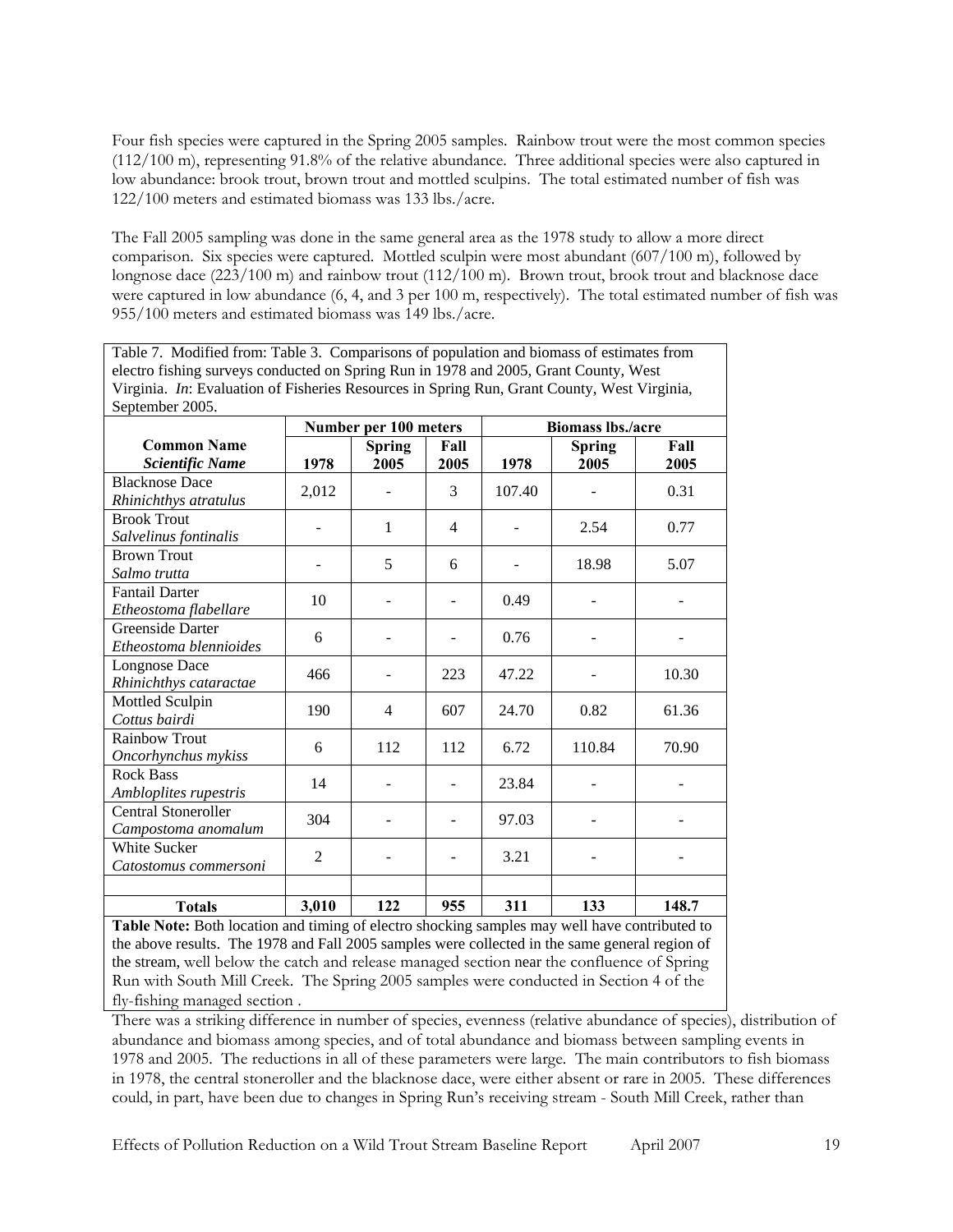changes in Spring Run. For example, South Mill Creek is wider and warmer than Spring Run, and the stoneroller is generally found in somewhat wider and warmer streams than the blacknose dace (Bilger & Brightbill., 1998). If conditions in South Mill Creek had become somehow inhospitable for stonerollers, the pool of individuals available for excursions into Spring Run at favorable times may have disappeared.

However, blacknose dace are a very widespread and abundant species in the Northeast. A study in Pennsylvania found them to be a dominant species in moderate gradient, cold-water, limestone spring-fed streams with a good canopy cover – streams much like Spring Run (Bilger & Brightbill., 1998). Their dominance in 1978 would have been expected. In 2005, the absence of blacknose dace in the catch and release section, and their extreme rarity in the lower section, might be a cause for concern.

The WVDNR reports note that, in 2005, "Spring Run has a high rainbow trout density and 112 trout per 100 meters were estimated during both 2005 surveys. The average relative weight for rainbow trout over 120 mm was  $Wr = 104$ , during the spring 2005 survey which indicated trout were feeding well (Anderson and Neumann 1996). Due to natural reductions in aquatic insect populations in the fall, the relative weight observed during the fall 2005 survey was reduced to  $Wr = 87$  as predicted in the spring survey report." Rainbow trout were rare in 1978, despite the fact that Spring Run was a stocked, put-and-take stream at the time.

Length frequencies of rainbow trout in the 2005 sampling indicated strong year classes of rainbow trout in the 110 mm and 200 mm size range and few fish in the larger size groups (see figure below). WVDNR found a high rainbow trout density, with a biomass of rainbow trout fewer than 6 inches greater than 12 kg/ha. A "Class A" wild rainbow trout stream in Pennsylvania has a total biomass greater than 2.0 kg/ha of rainbow trout fewer than 6 inches (Graff 1997). Despite the high biomass of up to 6-inch rainbow trout, the report noted a dramatic difference in overall fish biomass per acre when compared to a 1978 Spring Run survey (311 lbs./acre in 1978 vs. 133 lbs./acre in Spring 2005 and 149 lbs./acre in Fall 2005, based on an average stream width of 19 feet. The Fisherman Survey results (page 17) indicate that a fish survey conducted further upstream would likely have produced significantly different length frequency results.



Figure from: Evaluation of Fisheries Resources in Spring Run, Grant County, West Virginia, September 2005.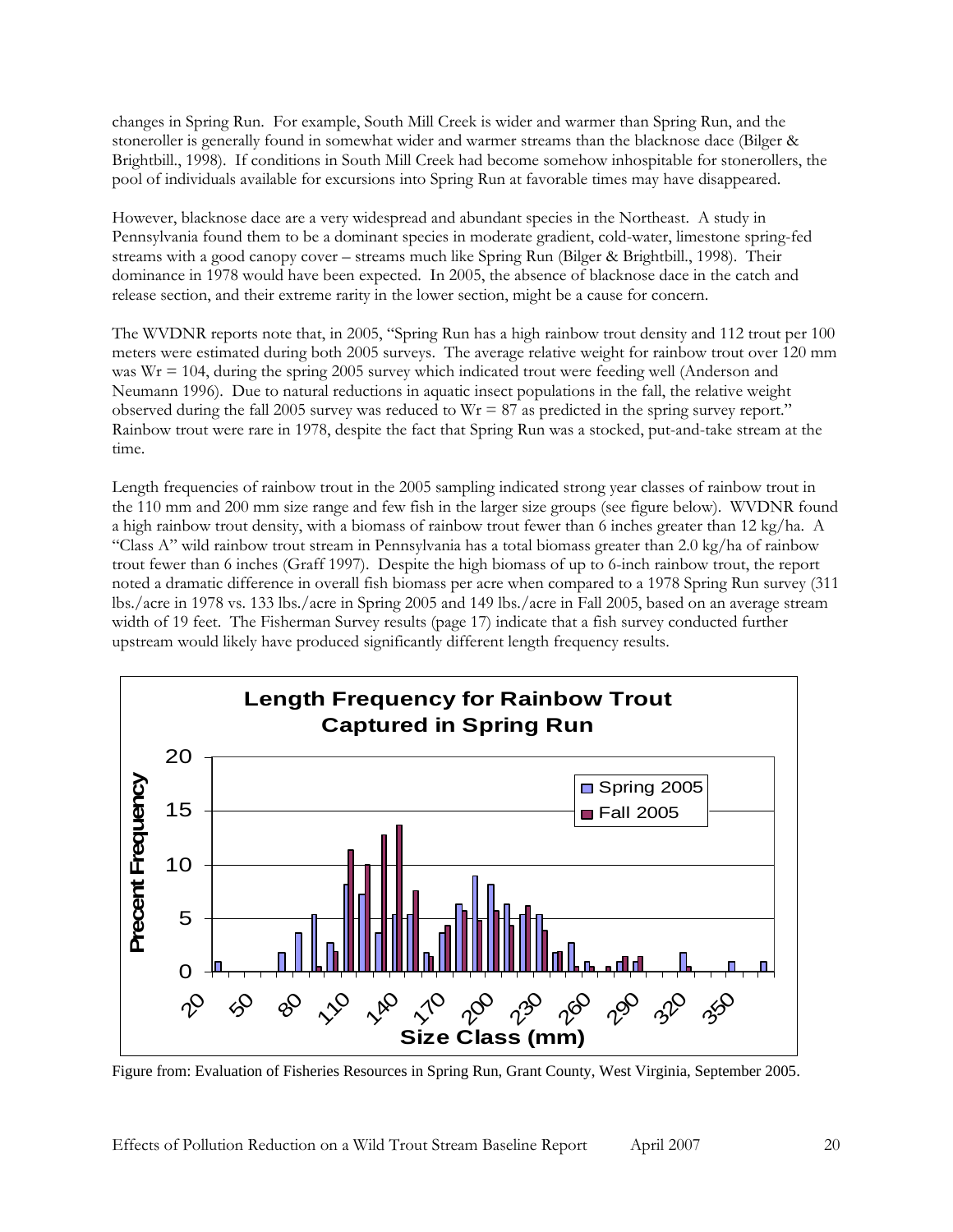# **Update On Upgrade Of Rearing Facility**

<span id="page-20-0"></span>Completion of the treatment upgrade is anticipated in March 2007. The treatment system is designed to capture approximately 95% of the total TSS and BOD load that is currently "swept" into the stream during raceway cleaning operations that typically occur on Mondays. This material will be transferred to a clarifier, with solids later relocated to a storage tank for later removal from the site. There is no treatment of the "once-through" spring water that is returned directly to Spring Run after it passes through the raceway system. (Rick Backus, WVDNR, December 2006; information updated by Shingleton in March 2007; both personal communication with Gillies)

# **Benthic Monitoring/Water Quality Workshops**

"An educational day couldn't get any better than this," was the statement made by Arthur Halterman, middle and high school teacher at East Hardy Early Middle School. Mr. Halterman was referring to the benthicmonitoring workshops held on Spring Run.



Friends of Spring Run's Wild Trout, along with project partners, hosts the annual one-day benthic workshops on Spring Run that are an important public outreach component of the Spring Run project. Over forty individuals took part in the hands-on program in 2005. The benthic workshop brought together a diverse group of individuals ranging from students; fly-fisherman, environmental professional and community leaders to better understand freshwater ecology.

Another **Spring Run Workshop was** held on May 23, 2006. In 2006 the project team made the decision to expand the agenda to cover not only macroinvertebrate monitoring but also to include simple water chemistry testing techniques and flow monitoring. Twelve students from Petersburg High School and six students from East Hardy High School participated in the event along with several interested anglers. Representatives from DEP's Save Our Stream's Program, West Virginia Department of



Agriculture's Water Quality Program, Trout Unlimited, Friends of Spring Run's Wild Trout, West Virginia Conservation Agency and Cacapon Institute all provided informational programs for the students. Students were broken down into monitoring teams and were responsible for assessing a stream section and then delivering a report on the project team's data back to the entire group at the end of the afternoon.

#### **Volunteer Involvement**

The Potomac Christian Educators, a home school group with members located in the North Mill Creek watershed, Petersburg, Cabins and the surrounding area will also be contributing to the project. This group has been trained and certified by WV Save Our Streams and will use the level one methods to monitor Spring Run at the lower portions of the catch and release area. The results of their first monitoring from August of 2005 can be viewed on the Internet through WV Save Our Streams Volunteer Access Database (VAD) <http://www.wvdep.org/dwwm/wvsos/vad/index.htm>.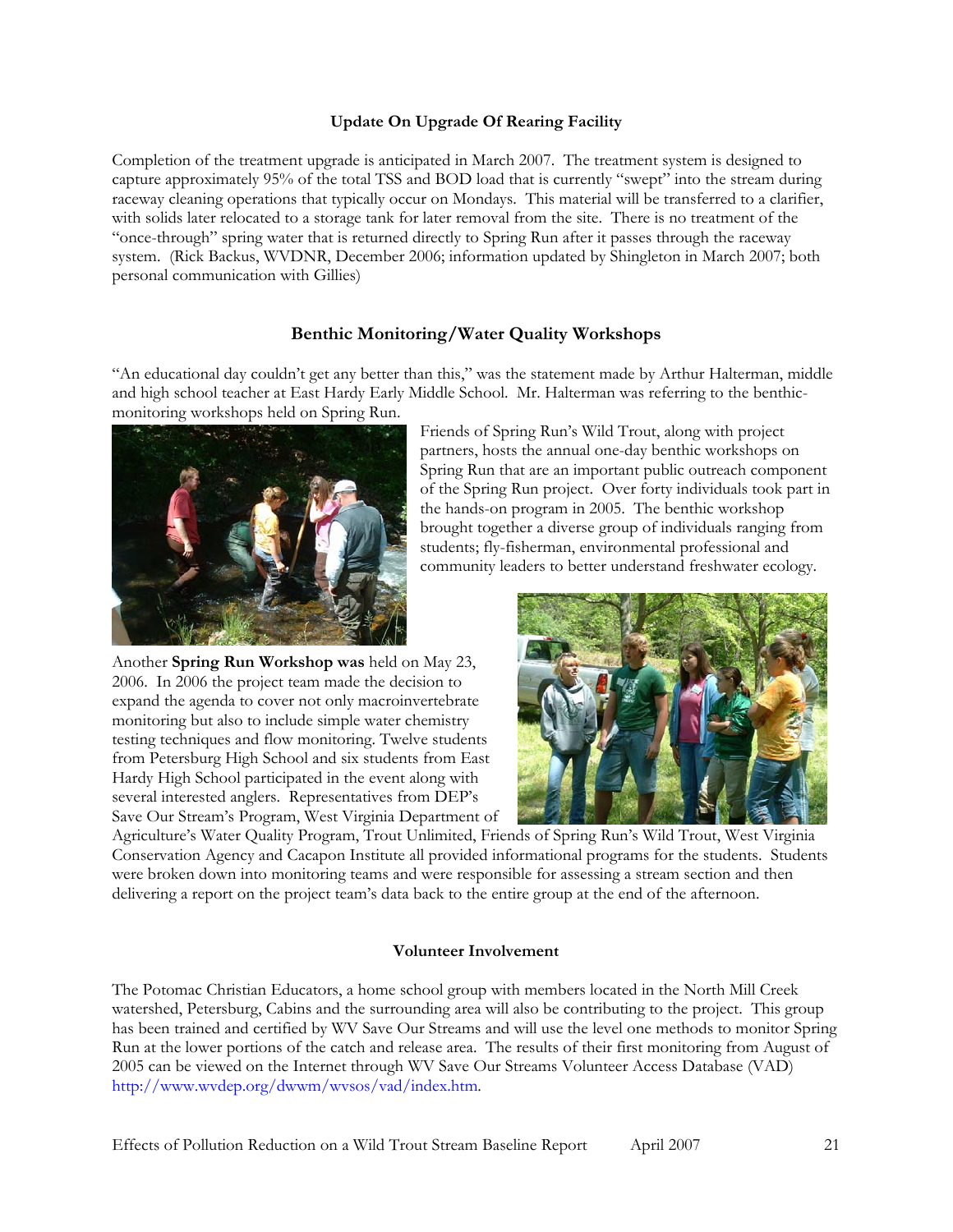<span id="page-21-0"></span>At the sign-in screen, select "**View stream assessment reports**"; you do not have to register to view reports. You will see a complete list of streams currently in the database. To locate the Spring Run report, select the South Branch Potomac basin and click-on [**GO**]. The stream names and report codes are listed in alphabetical order.

# **Outreach- Watershed Celebration Day and Volunteer Monitoring in the Mid-Atlantic- Displays & awards**

Education and outreach are a key component to this study. A table top display has been designed and displayed at several conferences including 2005 Watershed Celebration Day and the recent Volunteer Monitoring in the Mid-Atlantic Conference held in Canaan Valley. The display gives a comprehensive overview of the study and encourages public interest and participation. The first year's results were presented at the 2006 WV Water Quality Conference (sponsored by WVDEP), and are scheduled to be updated at the 2007 version of the same event.

# **Channel Stabilization Project**

Directly above the spring feeding Spring Run is a deeply eroding channel, which lends significant amounts of sediment to the system. The original bed of this channel was relocated by road construction and is now constrained on one side by the road and on the other side by a steep hillside. Through a Stream Partner Grant, Friends of Spring Run's Wild Trout were able to partner with the West Virginia Conservation Agency and use natural streambank restoration techniques to stabilize the channel and slow down the sediment loading. The WVCA provided in-kind services to design and oversee the installation of a series of approximately 15 log cross vanes to stabilize the banks and direct the flow of runoff to the middle of the channel thereby relieving the stress on the banks of the channel. In certain areas, the banks were laid back to a 2:1 slope and re-vegetated. Native seedlings and shrubs were planted in March 2007 to stabilize the banks.



Site during construction. Completed structure.

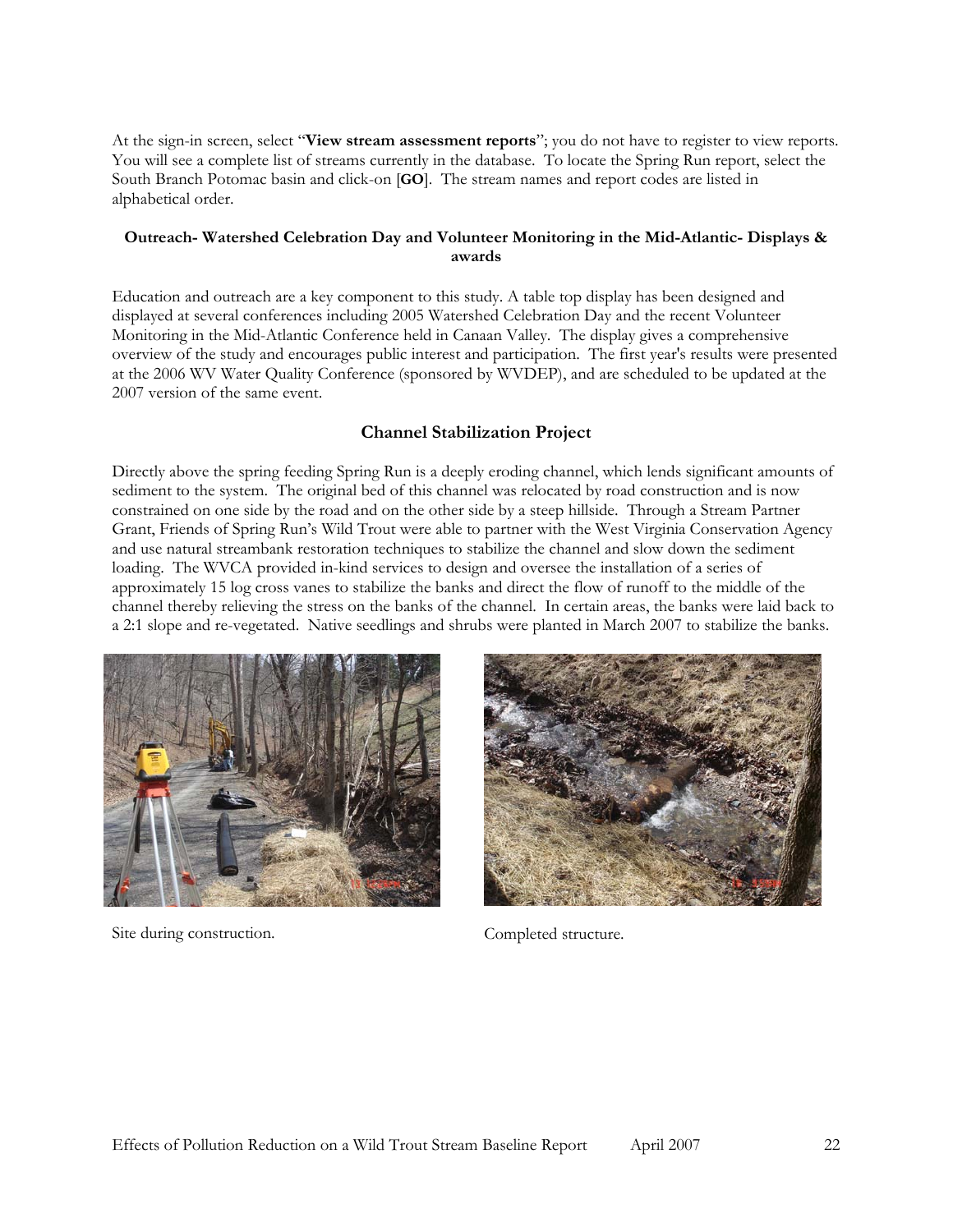#### **Year Three expectations**

<span id="page-22-0"></span>Post trout rearing facility effluent treatment system upgrade sampling will begin in April 2007, and continue through the September of 2007.

#### **Literature**

- Anderson, R. O. and R. M Neumann. 1996. Length, weight, and associated structural indices. Pages 447-482 *in* B. R. Murphy and D. W. Willis editors. Fisheries Techniques, second edition. American Fisheries Society, Bethesda, Maryland.
- Bilger, M.D., and R. Brightbill., 1998. Fish Communities And Their Relation To Physical And Chemical Characteristics Of Streams From Selected Environmental Settings In The Lower Susquehanna River Basin, 1993-95. U.S. Geological Survey, Water-Resources Investigations Report 98-4004
- Craddock, T. 2003. WV Save Our Streams Ecological Assessment of Spring Run. Unpublished report.
- Graff, D. R. 1997. Management of trout fisheries in Pennsylvania waters. Division of Fisheries Management, Pennsylvania Fish and Boat Commission. Federal Aid in Fish Restoration. Project F-57-R. Available at: http://sites.state.pa.us/fish/trman98.htm
- Hedrick, Jim. 2005. Evaluation of Fisheries Resources in Spring Run, Grant County, West Virginia. Unpublished report conducted on July 08, 2005 by Jim Hedrick, District Fisheries Biologist, WVDNR and Carla Hardy, Watershed Specialist, WCVA.
- Hedrick, Jim. 2005. Evaluation of Fisheries Resources in Spring Run, Grant County, West Virginia, Unpublished report prepared in September 2005 by Jim Hedrick, District Fisheries Biologist, WVDNR and Carla Hardy, Watershed Specialist, WCVA..
- Helsel, D. R., & R. M. Hirsh, 1992. Studies in Environmental Science 49: Statistical Methods in Water Resources. Elsevier Science Publishers B.V. 522 pp.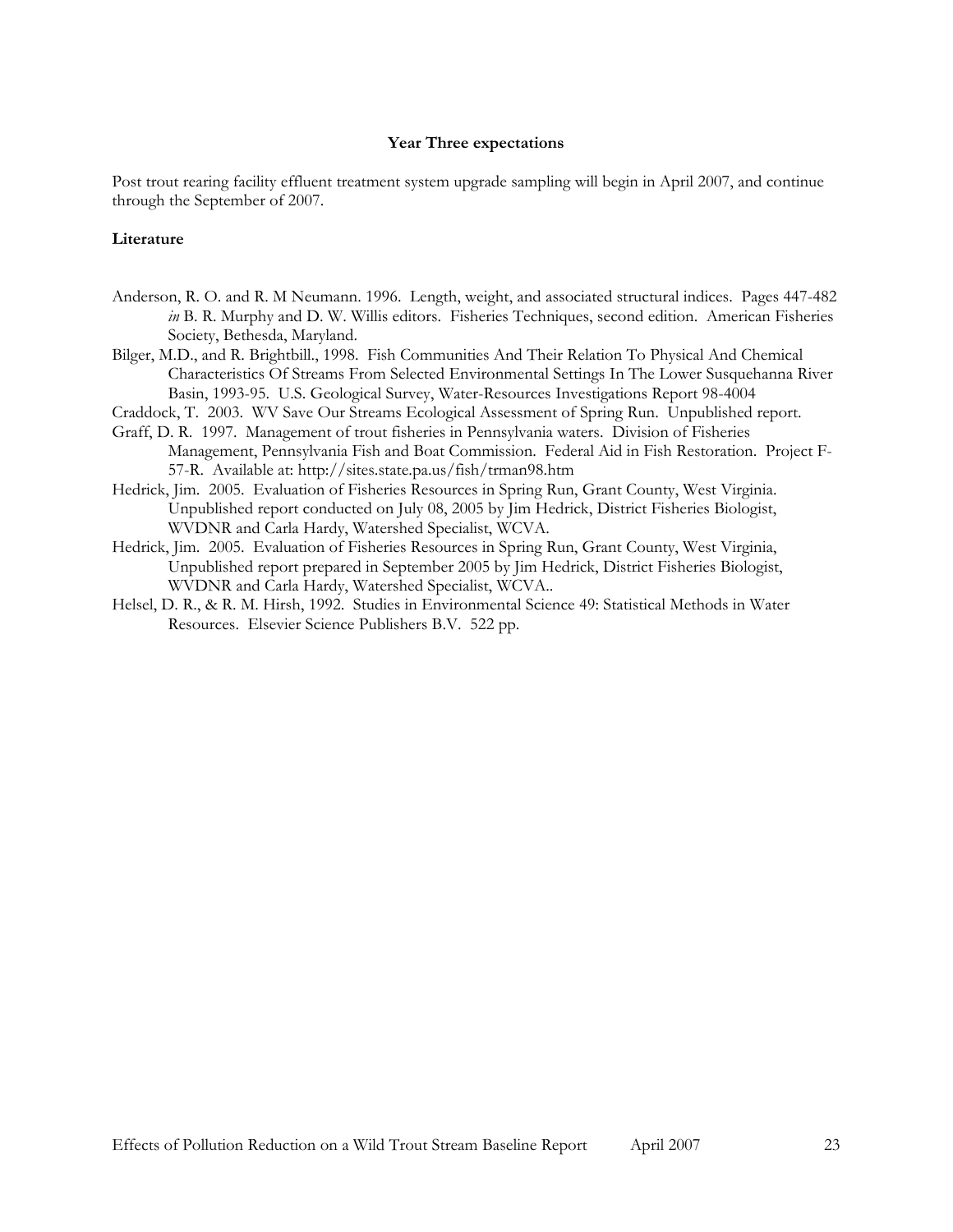<span id="page-23-0"></span>

| Appendix 1. Water quality summary data. |                   |                  |               |                |       |          |  |
|-----------------------------------------|-------------------|------------------|---------------|----------------|-------|----------|--|
| <b>Site</b>                             | Yr                | <b>Minimum</b>   | <b>Median</b> | <b>Maximum</b> | Mean  | Std.Dev. |  |
|                                         |                   | Ammonia-N (mg/L) |               |                |       |          |  |
| Dumpling Run @Spring                    |                   | 0.003            | 0.007         | 0.082          | 0.025 | 0.033    |  |
| Dumpling Run Bottom                     |                   | 0.003            | 0.007         | 0.079          | 0.028 | 0.037    |  |
| Spring Run Bottom                       | 2005              | 0.017            | 0.043         | 0.161          | 0.07  | 0.059    |  |
| Spring Run Middle                       |                   | 0.051            | 0.093         | 0.214          | 0.107 | 0.063    |  |
| Spring Run @Spring                      |                   | 0.003            | 0.012         | 0.915          | 0.167 | 0.367    |  |
| Dumpling Run @Spring                    |                   | 0.008            | 0.008         | 0.008          | 0.008 | 0.000    |  |
| Dumpling Run Bottom                     |                   | 0.008            | 0.008         | 0.008          | 0.008 | 0.000    |  |
| Spring Run Bottom                       | 2006              | 0.008            | 0.008         | 0.041          | 0.019 | 0.017    |  |
| Spring Run Middle                       |                   | 0.008            | 0.046         | 0.102          | 0.048 | 0.034    |  |
| Spring Run @Spring                      |                   | 0.008            | 0.008         | 0.008          | 0.008 | 0.000    |  |
|                                         |                   | Nitrate-N (mg/L) |               |                |       |          |  |
| Dumpling Run @Spring                    |                   | 0.17             | 0.225         | 0.38           | 0.26  | 0.079    |  |
| Dumpling Run Bottom                     |                   | 0.19             | 0.255         | 0.5            | 0.31  | 0.117    |  |
| Spring Run Bottom                       | 2005              | 0.5              | 0.605         | 1.23           | 0.7   | 0.275    |  |
| Spring Run Middle                       |                   | 0.43             | 0.49          | 1.14           | 0.63  | 0.273    |  |
| Spring Run @Spring                      |                   | 0.37             | 0.475         | 0.59           | 0.48  | 0.083    |  |
| Dumpling Run @Spring                    |                   | 0.120            | 0.160         | 0.360          | 0.185 | 0.088    |  |
| Dumpling Run Bottom                     |                   | 0.130            | 0.180         | 0.400          | 0.207 | 0.097    |  |
| Spring Run Bottom                       | 2006              | 0.420            | 0.480         | 0.620          | 0.503 | 0.078    |  |
| Spring Run Middle                       |                   | 0.390            | 0.410         | 0.570          | 0.448 | 0.074    |  |
| Spring Run @Spring                      |                   | 0.340            | 0.405         | 0.550          | 0.413 | 0.079    |  |
|                                         |                   | Nitrite-N (mg/L) |               |                |       |          |  |
| Dumpling Run @Spring                    |                   | 0.001            | 0.001         | 0.005          | 0.001 | 0.002    |  |
| Dumpling Run Bottom                     |                   | 0.001            | 0.001         | 0.014          | 0.003 | 0.006    |  |
| Spring Run Bottom                       | 2005              | 0.001            | 0.006         | 0.029          | 0.01  | 0.011    |  |
| Spring Run Middle                       |                   | 0.001            | 0.007         | 0.023          | 0.009 | 0.009    |  |
| Spring Run @Spring                      |                   | 0.001            | 0.001         | 0.003          | 0.001 | 0.001    |  |
| Dumpling Run @Spring                    |                   | 0.001            | 0.001         | 0.001          | 0.001 | 0.000    |  |
| Dumpling Run Bottom                     |                   | 0.001            | 0.001         | 0.001          | 0.001 | 0.000    |  |
| Spring Run Bottom                       | 800               | 0.004            | 0.007         | 0.016          | 0.008 | 0.004    |  |
| Spring Run Middle                       | $\mathbf{\Omega}$ | 0.004            | 0.009         | 0.031          | 0.014 | 0.010    |  |
| Spring Run @Spring                      |                   | 0.001            | 0.001         | 0.001          | 0.001 | 0.000    |  |
|                                         |                   | TKN (mg/L)       |               |                |       |          |  |
| Dumpling Run @Spring                    |                   | 0.041            | 0.115         | 0.758          | 0.24  | 0.273    |  |
| Dumpling Run Bottom                     |                   | 0.081            | 0.108         | 1.27           | 0.33  | 0.471    |  |
| Spring Run Bottom                       | 2005              | 0.167            | 0.291         | 0.938          | 0.38  | 0.291    |  |
| Spring Run Middle                       |                   | 0.214            | 0.305         | 1.46           | 0.51  | 0.475    |  |
| Spring Run @Spring                      |                   | 0.099            | 0.15          | 1.89           | 0.44  | 0.711    |  |
| Dumpling Run @Spring                    |                   | 0.035            | 0.203         | 0.233          | 0.163 | 0.079    |  |
| Dumpling Run Bottom                     |                   | 0.135            | 0.175         | 0.294          | 0.200 | 0.068    |  |
| Spring Run Bottom                       | 2006              | 0.156            | 0.277         | 0.642          | 0.307 | 0.176    |  |
| Spring Run Middle                       |                   | 0.181            | 0.214         | 1.090          | 0.387 | 0.355    |  |
| Spring Run @Spring                      |                   | 0.091            | 0.214         | 0.287          | 0.201 | 0.066    |  |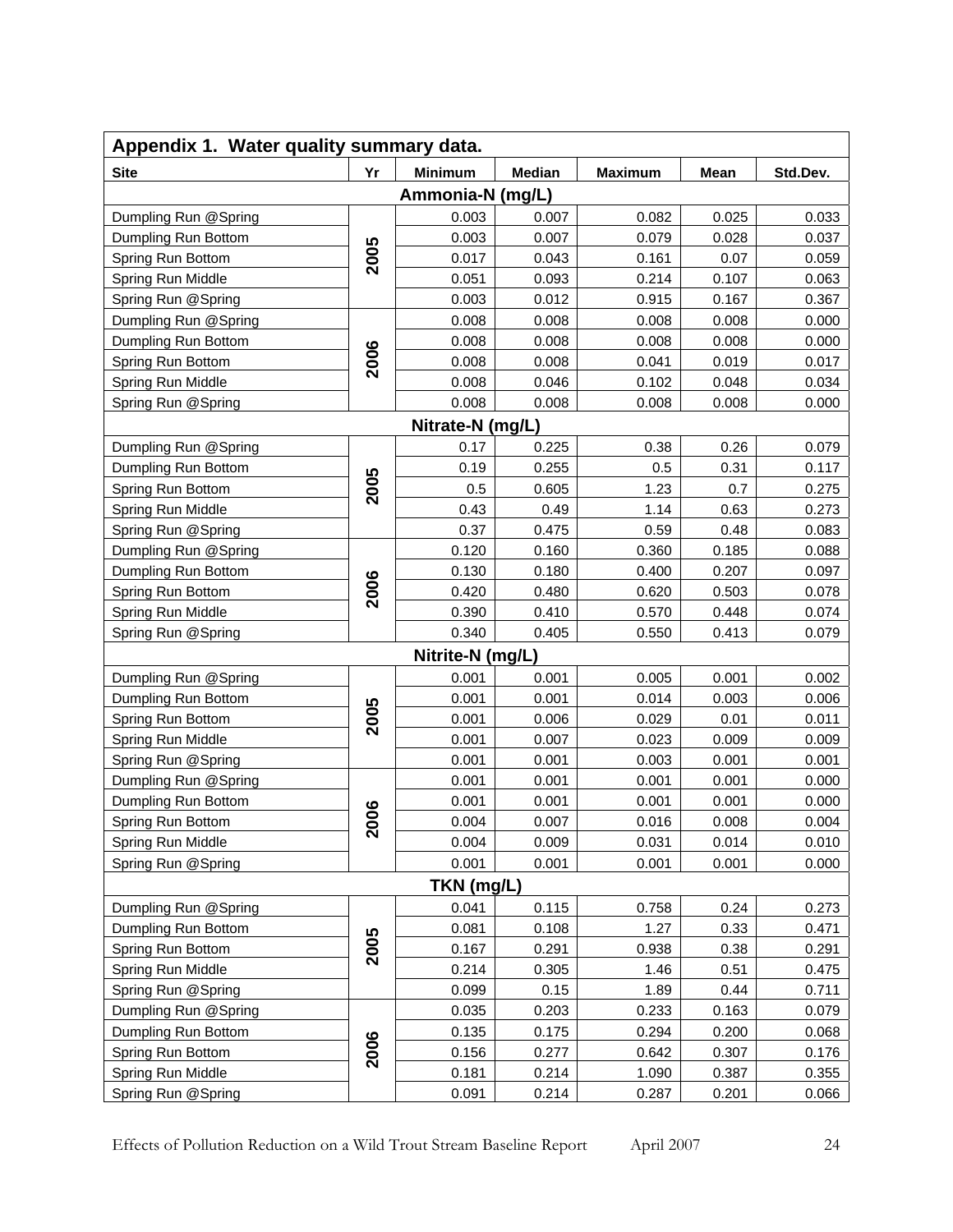| Appendix 1. Water quality summary data. |          |                        |               |                |       |          |  |
|-----------------------------------------|----------|------------------------|---------------|----------------|-------|----------|--|
| <b>Site</b>                             | Yr       | <b>Minimum</b>         | <b>Median</b> | <b>Maximum</b> | Mean  | Std.Dev. |  |
|                                         |          | Total N (mg/L)         |               |                |       |          |  |
| Dumpling Run @Spring                    |          | 0.252                  | 0.341         | 1.143          | 0.5   | 0.348    |  |
| Dumpling Run Bottom                     |          | 0.274                  | 0.364         | 1.784          | 0.63  | 0.583    |  |
| Spring Run Bottom                       | 2005     | 0.688                  | 0.877         | 2.197          | 1.09  | 0.574    |  |
| Spring Run Middle                       |          | 0.71                   | 0.887         | 2.616          | 1.14  | 0.736    |  |
| Spring Run @Spring                      |          | 0.476                  | 0.641         | 2.453          | 0.93  | 0.755    |  |
| Dumpling Run @Spring                    |          | 0.176                  | 0.364         | 0.569          | 0.348 | 0.134    |  |
| Dumpling Run Bottom                     |          | 0.296                  | 0.356         | 0.695          | 0.407 | 0.146    |  |
| Spring Run Bottom                       | 2006     | 0.601                  | 0.734         | 1.216          | 0.818 | 0.227    |  |
| Spring Run Middle                       |          | 0.580                  | 0.634         | 1.631          | 0.849 | 0.412    |  |
| Spring Run @Spring                      |          | 0.522                  | 0.570         | 0.838          | 0.615 | 0.116    |  |
|                                         |          | TP (mg/L)              |               |                |       |          |  |
| Dumpling Run @Spring                    |          | 0.007                  | 0.028         | 0.059          | 0.028 | 0.019    |  |
| Dumpling Run Bottom                     |          | 0.007                  | 0.026         | 0.052          | 0.028 | 0.019    |  |
| Spring Run Bottom                       | 2005     | 0.059                  | 0.087         | 0.14           | 0.092 | 0.031    |  |
| Spring Run Middle                       |          | 0.049                  | 0.075         | 0.166          | 0.086 | 0.046    |  |
| Spring Run @Spring                      |          | 0.013                  | 0.025         | 0.046          | 0.028 | 0.014    |  |
| Dumpling Run @Spring                    |          | 0.022                  | 0.054         | 0.124          | 0.060 | 0.035    |  |
| Dumpling Run Bottom                     |          | 0.020                  | 0.044         | 0.134          | 0.052 | 0.041    |  |
| Spring Run Bottom                       | 2006     | 0.012                  | 0.103         | 0.143          | 0.094 | 0.053    |  |
| Spring Run Middle                       |          | 0.081                  | 0.103         | 0.179          | 0.122 | 0.044    |  |
| Spring Run @Spring                      |          | 0.026                  | 0.049         | 0.261          | 0.080 | 0.090    |  |
|                                         |          | TSS (mg/L)             |               |                |       |          |  |
| Dumpling Run @Spring                    |          | 1.15                   | 4.5           | 45             | 12.88 | 17.423   |  |
| Dumpling Run Bottom                     |          | 1.15                   | 2.075         | 43             | 9.58  | 16.588   |  |
| Spring Run Bottom                       | 2005     | 4                      | 6.5           | 72             | 18.5  | 26.629   |  |
| Spring Run Middle                       |          | 1.15                   | 5.5           | 81             | 17.36 | 31.281   |  |
| Spring Run @Spring                      |          |                        | 1.575         | 78             | 14.38 | 31.175   |  |
| Dumpling Run @Spring                    |          | 1.150                  | 1.150         | 4.000          | 1.625 | 1.164    |  |
| Dumpling Run Bottom                     |          | 3.000                  | 5.500         | 8.000          | 5.500 | 2.258    |  |
| Spring Run Bottom                       | 800<br>N | 3.000                  | 7.000         | 19.000         | 8.500 | 5.431    |  |
| Spring Run Middle                       |          | 3.000                  | 5.000         | 28.000         | 8.667 | 9.522    |  |
| Spring Run @Spring                      |          | 1.150                  | 2.575         | 11.000         | 4.075 | 3.933    |  |
|                                         |          | <b>Turbidity (NTU)</b> |               |                |       |          |  |
| Dumpling Run @Spring                    |          | 0.451                  | 0.903         | 22.95          | 7.52  | 10.603   |  |
| Dumpling Run Bottom                     |          | 1.24                   | 2.115         | 43.8           | 10.29 | 16.826   |  |
| Spring Run Bottom                       | 2005     | 1.96                   | 3.145         | 51.3           | 13.4  | 19.656   |  |
| Spring Run Middle                       |          | 1.31                   | 3.4           | 36             | 9.58  | 13.519   |  |
| Spring Run @Spring                      |          | 1.03                   | 1.945         | 18.42          | 5.22  | 6.842    |  |
| Dumpling Run @Spring                    |          | 0.67                   | 0.97          | 2.15           | 1.14  | 0.59     |  |
| Dumpling Run Bottom                     |          | 2.71                   | 3.54          | 4.31           | 3.61  | 0.58     |  |
| Spring Run Bottom                       | 2006     | 4.82                   | 5.82          | 7.88           | 6.02  | 1.27     |  |
| Spring Run Middle                       |          | 2.43                   | 3.65          | 12.80          | 5.27  | 4.00     |  |
| Spring Run @Spring                      |          | 3.14                   | 4.78          | 7.47           | 4.86  | 1.66     |  |
|                                         |          |                        |               |                |       |          |  |

Effects of Pollution Reduction on a Wild Trout Stream Baseline Report April 2007 25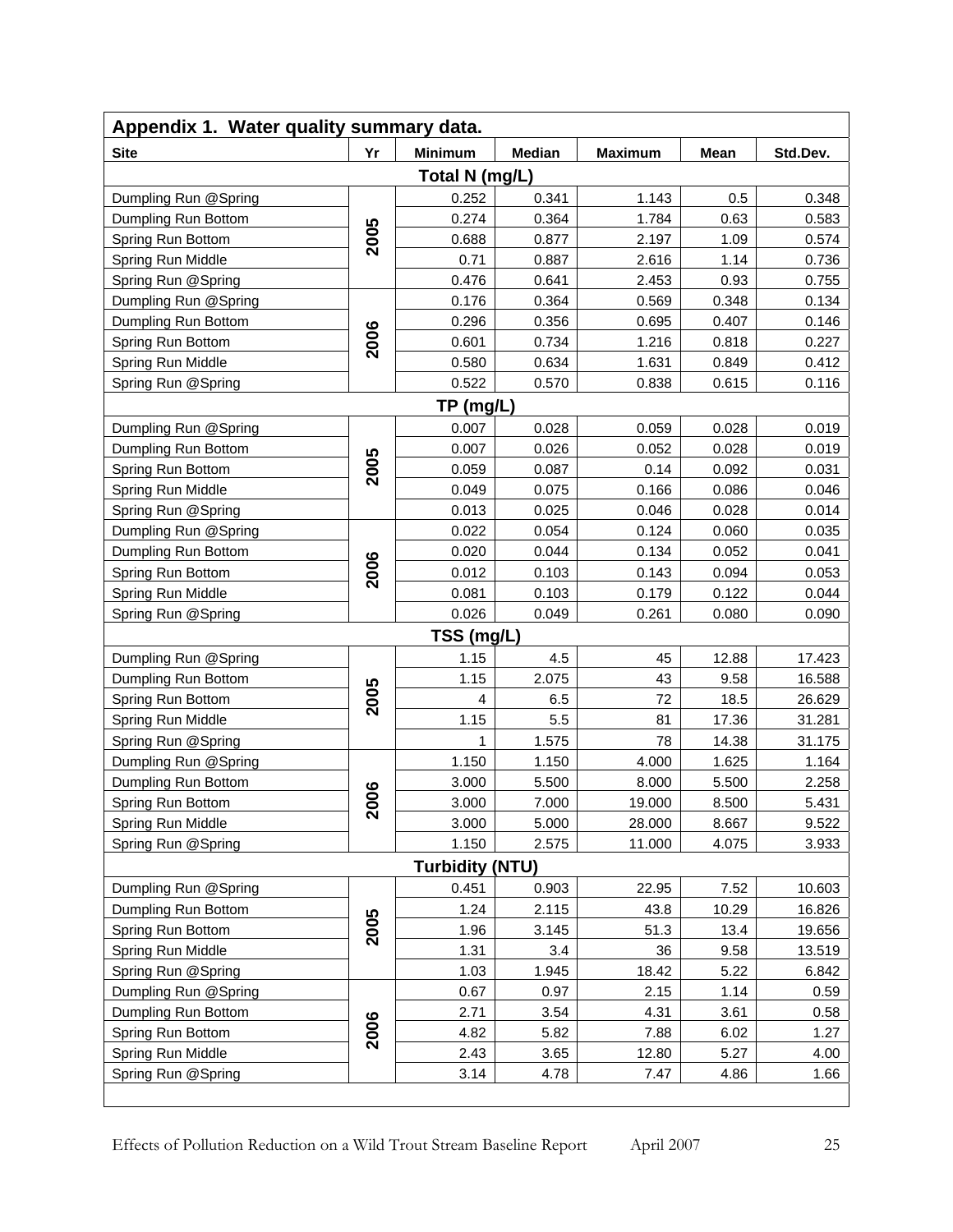| Appendix 1. Water quality summary data. |      |                      |               |                |        |          |  |
|-----------------------------------------|------|----------------------|---------------|----------------|--------|----------|--|
| <b>Site</b>                             | Yr   | <b>Minimum</b>       | <b>Median</b> | <b>Maximum</b> | Mean   | Std.Dev. |  |
|                                         |      | BOD5 (mg/L)          |               |                |        |          |  |
| Dumpling Run @Spring                    |      | 1.01                 | 1.54          | 3.13           | 1.81   | 0.884    |  |
| Dumpling Run Bottom                     |      | 1.18                 | 1.515         | 2.68           | 1.63   | 0.546    |  |
| Spring Run Bottom                       | 2005 | 0.66                 | 1.01          | 1.97           | 1.15   | 0.489    |  |
| Spring Run Middle                       |      | 0.45                 | 0.91          | 2.47           | 1.255  | 0.827    |  |
| Spring Run @Spring                      |      | 0.86                 | 0.985         | 1.58           | 1.07   | 0.263    |  |
| Dumpling Run @Spring                    |      | 0.760                | 1.400         | 1.970          | 1.352  | 0.460    |  |
| Dumpling Run Bottom                     |      | 0.760                | 1.100         | 1.590          | 1.123  | 0.336    |  |
| Spring Run Bottom                       | 2006 | 0.230                | 0.425         | 1.360          | 0.572  | 0.432    |  |
| Spring Run Middle                       |      | 0.450                | 0.760         | 1.440          | 0.858  | 0.389    |  |
| Spring Run @Spring                      |      | 0.300                | 0.645         | 1.760          | 0.768  | 0.535    |  |
|                                         |      | DO (mg/L)            |               |                |        |          |  |
| Dumpling Run @Spring                    |      | 9.24                 | 10.29         | 11.14          | 10.23  | 0.624    |  |
| Dumpling Run Bottom                     |      | 9.4                  | 10.42         | 11.48          | 10.45  | 0.688    |  |
| Spring Run Bottom                       | 2005 | 9.98                 | 10.575        | 11.18          | 10.59  | 0.476    |  |
| Spring Run Middle                       |      | 10.15                | 10.275        | 11.35          | 10.55  | 0.53     |  |
| Spring Run @Spring                      |      | 10.02                | 10.34         | 11.5           | 10.59  | 0.632    |  |
| Dumpling Run @Spring                    |      | 9.650                | 10.595        | 12.180         | 10.708 | 0.982    |  |
| Dumpling Run Bottom                     |      | 9.770                | 10.600        | 12.200         | 10.707 | 0.860    |  |
| Spring Run Bottom                       | 2006 | 9.870                | 10.740        | 12.580         | 10.902 | 0.997    |  |
| Spring Run Middle                       |      | 9.830                | 10.410        | 12.640         | 10.707 | 1.092    |  |
| Spring Run @Spring                      |      | 9.750                | 10.450        | 12.750         | 10.782 | 1.174    |  |
|                                         |      | рH                   |               |                |        |          |  |
| Dumpling Run @Spring                    |      | 7.4                  | 7.75          | 8              | 7.69   | 0.236    |  |
| Dumpling Run Bottom                     |      | $7.5\,$              | 8.05          | 8.5            | 7.99   | 0.361    |  |
| Spring Run Bottom                       | 2005 | 7.2                  | 7.5           | 7.7            | 7.47   | 0.229    |  |
| Spring Run Middle                       |      | 7.28                 | 7.8           | 8              | 7.75   | 0.25     |  |
| Spring Run @Spring                      |      | 7.38                 | 7.85          | 8.2            | 7.8    | 0.309    |  |
| Dumpling Run @Spring                    |      | 7.30                 | 7.60          | 7.80           | 7.60   | 0.17     |  |
| Dumpling Run Bottom                     |      | 7.40                 | 7.80          | 8.40           | 7.80   | 0.38     |  |
| Spring Run Bottom                       | 800  | 7.30                 | 7.55          | 8.10           | 7.58   | 0.31     |  |
| Spring Run Middle                       | N    | 7.30                 | 7.65          | 8.40           | 7.68   | 0.42     |  |
| Spring Run @Spring                      |      | 7.30                 | 7.70          | 8.20           | 7.72   | 0.31     |  |
|                                         |      | Conductivity (µs/cm) |               |                |        |          |  |
| Dumpling Run @Spring                    |      | 45.8                 | 286.9         | 372            | 260    | 112.414  |  |
| Dumpling Run Bottom                     |      | 48.1                 | 283.5         | 352            | 257    | 106.735  |  |
| Spring Run Bottom                       | 2005 | 45.1                 | 247.5         | 276            | 213    | 85.869   |  |
| Spring Run Middle                       |      | 44.9                 | 255           | 284            | 223    | 88.651   |  |
| Spring Run @Spring                      |      | 64.6                 | 296.1         | 390            | 269    | 109.377  |  |
| Dumpling Run @Spring                    |      | 39.0                 | 254.2         | 372.0          | 239.6  | 108.9    |  |
| Dumpling Run Bottom                     |      | 44.9                 | 263.9         | 352.0          | 241.3  | 103.5    |  |
| Spring Run Bottom                       | 2006 | 36.3                 | 253.2         | 276.0          | 213.0  | 90.6     |  |
| Spring Run Middle                       |      | 37.7                 | 255.2         | 284.0          | 211.2  | 93.7     |  |
| Spring Run @Spring                      |      | 49.0                 | 330.3         | 391.1          | 263.0  | 154.0    |  |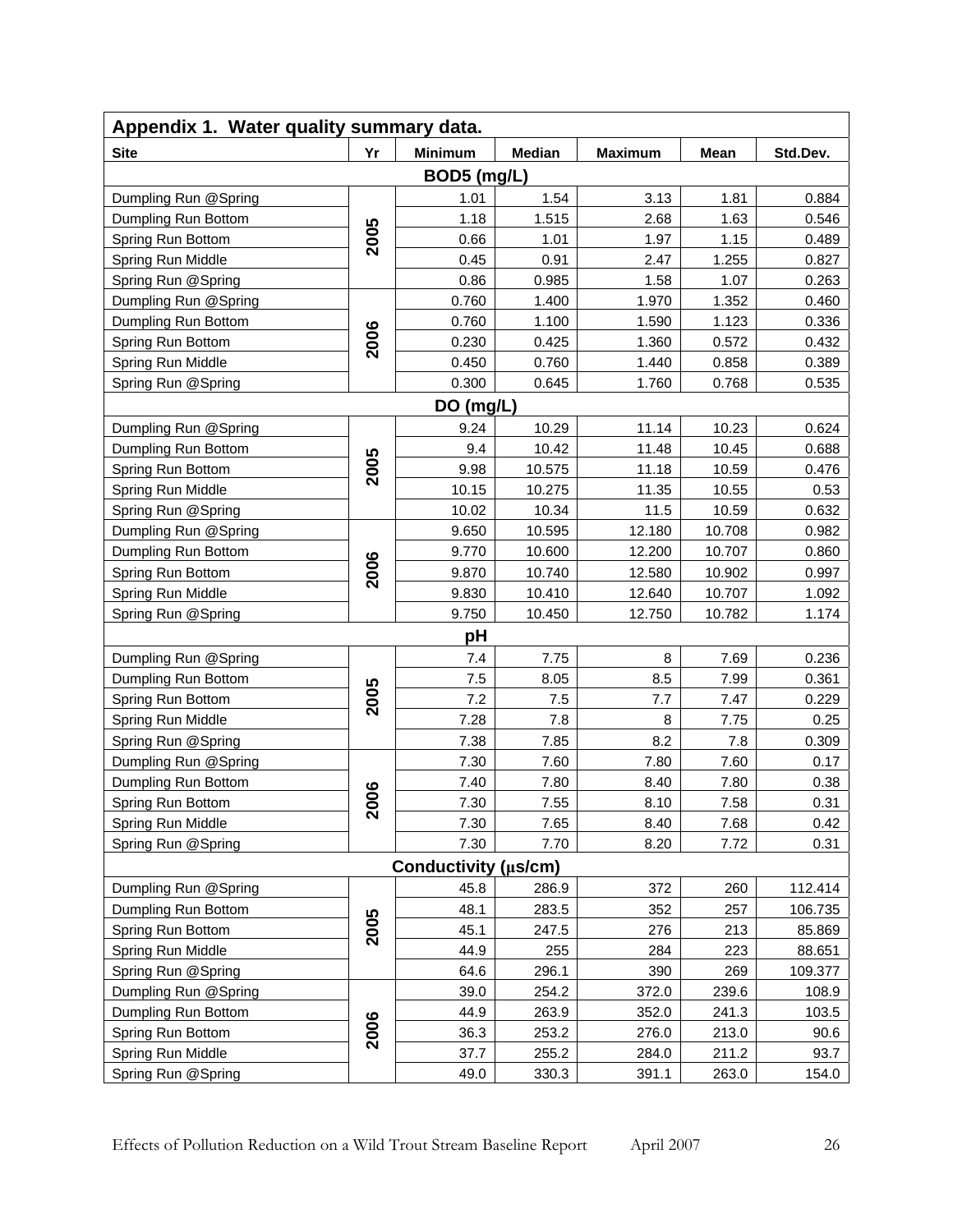<span id="page-26-0"></span>Appendix 2. Laboratory Methods for Water Quality Parameters.

| <b>Parameter</b>               | <b>Method</b>     |
|--------------------------------|-------------------|
| Ammonia Nitrogen               | EPA 350.2         |
| <b>Nitrate</b>                 | EPA 353.2         |
| <b>Nitrite</b>                 | EPA 353.2         |
| * Ortho Phosphate              | <b>HACH 8048</b>  |
| <b>Total Phosphate</b>         | EPA 365.2         |
| <b>Total Kjeldahl Nitrogen</b> | EPA 351.2         |
| <b>Total Suspended Solids</b>  | <b>SM 2540D</b>   |
| * Turbidity                    | <b>HACH 2100N</b> |
| Biochemical Oxygen Demand 5    | <b>SM5210B</b>    |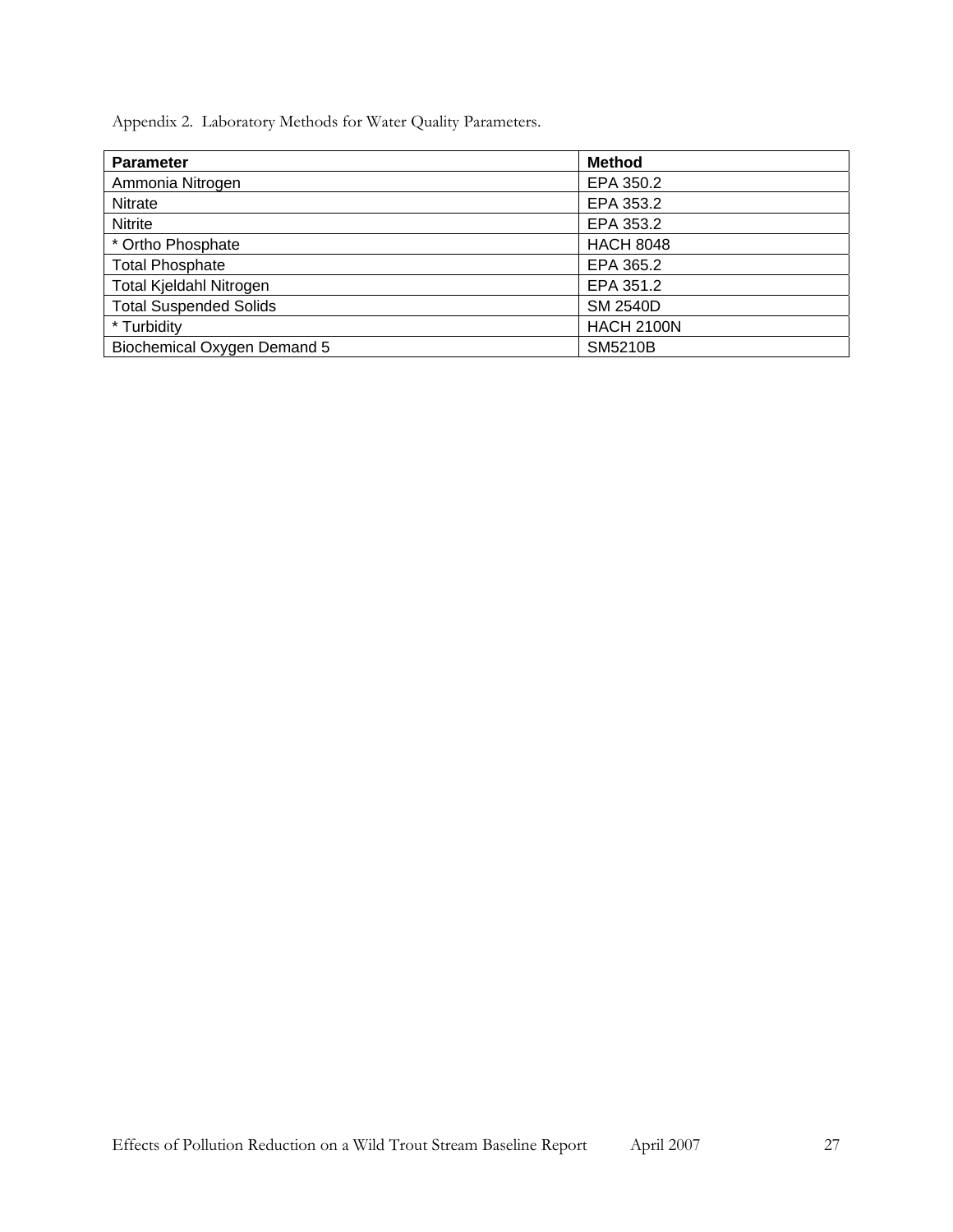| <b>Station 1</b> (catch-and-release) |              | <b>Station 2</b> (catch-and-release) |     | <b>Station 3</b> (above hatchery) |     |
|--------------------------------------|--------------|--------------------------------------|-----|-----------------------------------|-----|
| Ephemeroptera (mayflies)             |              | Ephemeroptera (mayflies)             |     | Ephemeroptera (mayflies)          |     |
| <i>Baetidae</i>                      | 73           | Ephemerellidae                       | 1   | Isonychiidae                      | 2   |
| Heptageniidae                        | 2            | Heptageniidae                        | 4   | Ephemerellidae                    | 3   |
| Trichoptera (caddisflies)            |              | <b>Baetidae</b>                      | 45  | <b>Baetidae</b>                   | 30  |
| Rhyacophilidae                       | 2            | Plecoptera (stoneflies)              |     | Plecoptera (stoneflies)           |     |
| Hydropsychidae                       | 13           | Capniidae                            | 1   | Capniidae                         | 17  |
| Diptera (true flies)                 |              | Chloroperlidae                       | 1   | Perlodidae                        | 6   |
| Simuliidae                           | 8            | Perlodidae                           | 4   | Trichoptera (caddisflies)         |     |
| Chironomidae                         | 67           | Trichoptera (caddisflies)            |     | Rhyacophilidae                    | 3   |
| Amphipoda (scuds)                    |              | Glossosomatidae                      | 2   | Hydropsychidae                    | 17  |
| Gammaridae                           | 31           | Rhyacophilidae                       | 1   | Coleoptera (beetles)              |     |
|                                      | Total<br>196 | Hydropsychidae                       | 18  | Elmidae                           | 12  |
|                                      |              | Coleoptera (beetles)                 |     | Psephenidae                       | 1   |
|                                      |              | Elmidae                              | 4   | Diptera (true flies)              |     |
|                                      |              | Diptera (true flies)                 |     | Dixidae                           | 1   |
|                                      |              | Simuliidae                           | 16  | Simuliidae                        | 12  |
|                                      |              | Chironomidae                         | 37  | Chironomidae                      | 6   |
|                                      |              | Amphipoda (scuds)                    |     | Amphipoda (scuds)                 |     |
|                                      |              | Gammaridae                           | 125 | Gammaridae                        | 60  |
|                                      |              | Total                                | 259 | Total                             | 170 |

<span id="page-27-0"></span>Appendix 3. WV Save Our Streams Macroinvertebrate Assessment July 2003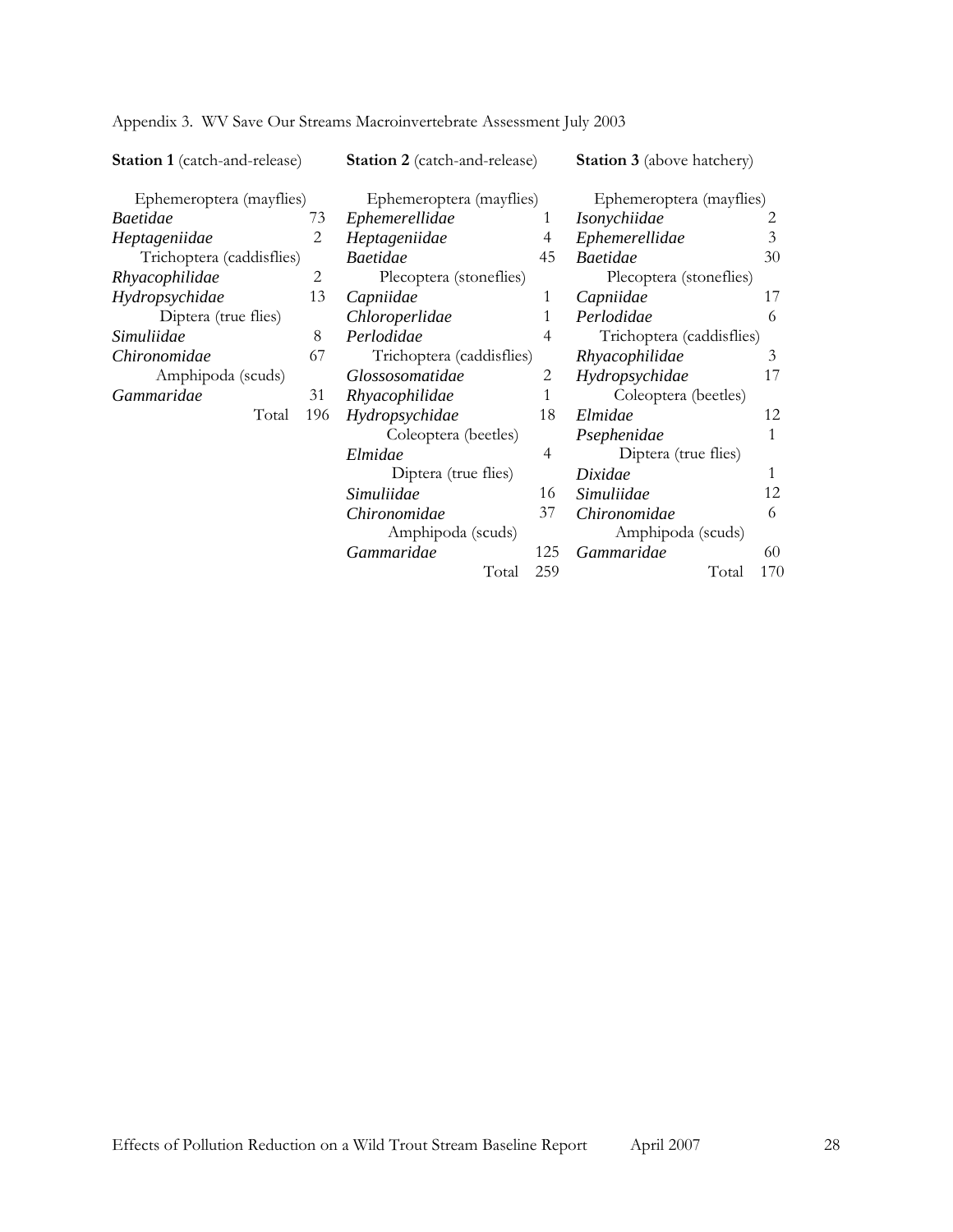<span id="page-28-0"></span>**Appendix 4.** Assessing the Condition of the Macroinvertebrate Communities of Spring Run (Tim Craddock, Citizen's Monitoring Coordinator). Tables provide 2005 data only.

Typically bioassessment procedures follow a [monitoring and assessment strategy.](http://www.wvdep.org/show_blob.cfm?ID=6964&Name=WVmonitoringstrategy.pdf) The procedures from this strategy are developed to better assess regional conditions. In other words, what are the best methods suited for a given region [\(Eco-Region](http://www.wvdep.org/images/l4eco.jpg)). The procedures are also in place to reduce bias and introduce randomness.

In some cases this type of regionally based approach may not provide the correct type of information. WV DEP uses a suite of [metrics,](http://www.epa.gov/volunteer/stream/108.html) which together are known as the [WV Stream Condition Index \(WVSCI\).](http://www.wvdep.org/show_blob.cfm?id=536&name=WV-Index.pdf) Point values are determined for each metrics in the suite based upon theoretical or in some cases actual reference conditions, and these are integrated into a final score. This WVSCI score is given an integrity rating (e.g. Optimal, Sub-optimal, Marginal or Poor). These metrics were developed from many years of study. Percent dominance is one of the metrics in the suite, which in most cases is a good indicator of impairment, but in highly alkaline waters may not be as important. These types of streams often have high dominance of Gammaridae. A second hindrance is the sub-sampling methods, which again are meant to be random and not biased but may not capture true diversity in a community with an abundant and very dominant group.

In these situations it may be best to compare how the community changes over time, or how the community compares to a control or reference site, instead of using a standard suite of metrics or a standard subsampling procedure. I believe this is the case at Spring Run. To appropriately assess the benthic community changes we must look at the stability of the community itself, how it changes over time and how it compares to a reference stream of the same type. There is variability in the natural world, but in most cases unless there is a dramatic influence the community composition does not change quickly. Mostly the community remains relatively stable in terms of composition, diversity and abundance.

Here, we may use the same suite of metrics, however the overall score may become less important. Instead we need to evaluate the variability of these scores (metrics). Spring Run thus far has shown a great deal of variability, whereas Dumpling Run has not. We do expect variability in natural populations, but to what extent? As we begin to assess the meaning of these changes we need to look at how the human influences and natural influences are changing the biological communities and how the communities respond to the changes.

The families, counts and metrics for Spring Run and Dumpling Run can be viewed in the tables on the next several pages. Additional comparisons include calculations regarding density and relative percent difference (RPD). RPD was used to compare the changes from spring to fall. Results greater than 0.4 (> 40%) are considered to be significant and these are indicated. A negative value indicates a decrease, which is good for certain metrics (e.g. %Tolerant, %Chironomidae, %Dominant, %Hydropsychidae) but for other metrics increasing values is an indication of improving conditions. Regardless of an increase or decrease the benthic communities should remain relatively unchanged (stable) based upon reference conditions.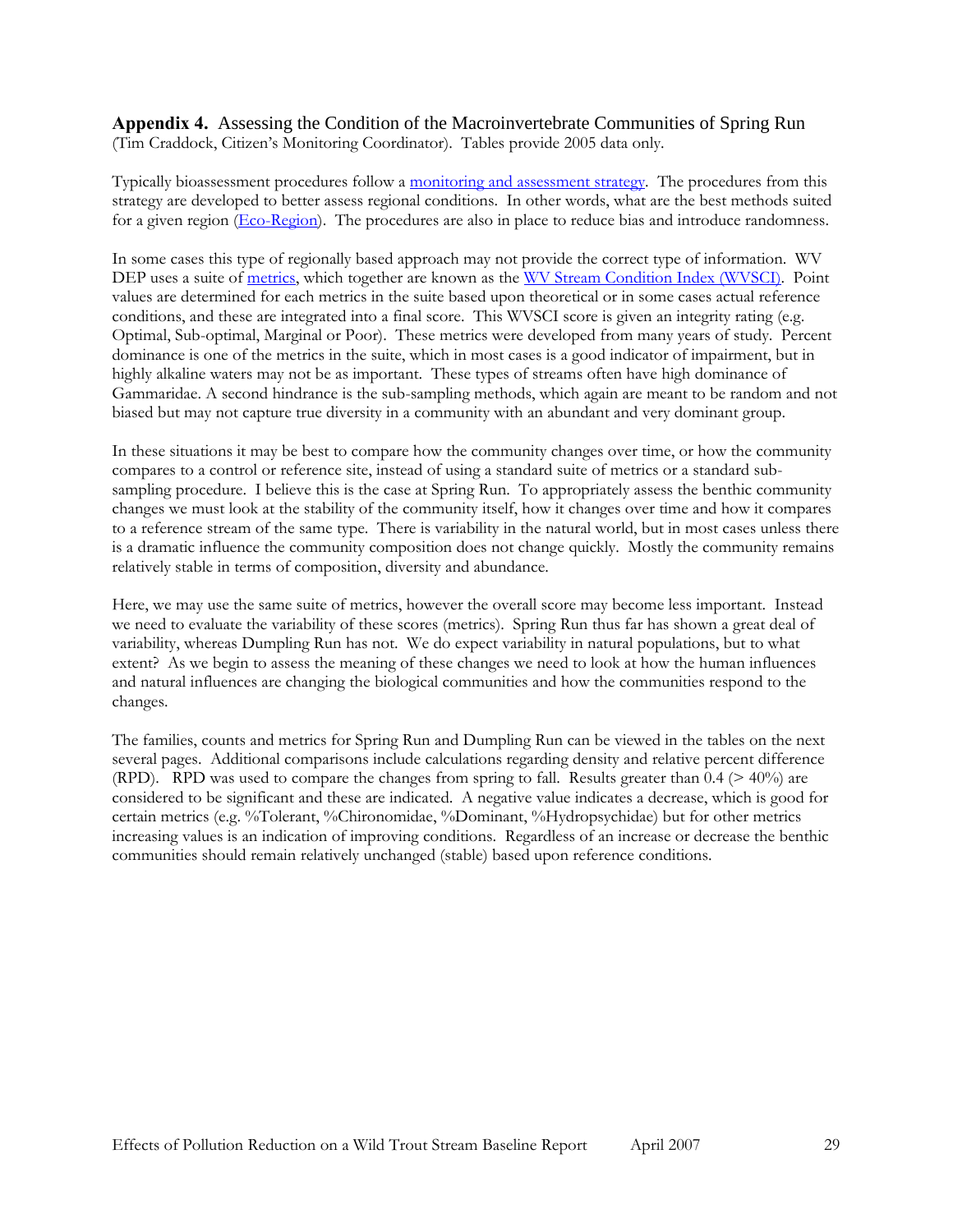| Spring Run (0.4) | May-05          |                | Spring Run (0.4) | October-05      |                           |
|------------------|-----------------|----------------|------------------|-----------------|---------------------------|
| Class/Order      | <b>Family</b>   | Count          | Class/Order      | Family          | Count                     |
| Oligochaeta      | Lumbriculidae   | 1              | Amphipoda        | Gammaridae      | 149                       |
| Gastropoda       | Physidae        | 1              | Ephemeroptera    | Ephemerellidae  | $\overline{c}$            |
| Amphipoda        | Gammaridae      | 154            | Ephemeroptera    | <b>Baetidae</b> | 1                         |
| Ephemeroptera    | Ephemerellidae  | 15             | Trichoptera      | Hydropsychidae  | 10                        |
| Ephemeroptera    | Baetidae        | 3              | Coleoptera       | Elmidae         | 21                        |
| Ephemeroptera    | Leptophlebiidae | $\overline{1}$ | Diptera          | Chironomidae    | 9                         |
| Trichoptera      | Hydropsychidae  | 11             |                  | Total           | 192                       |
| Trichoptera      | Brachycentridae | 1              |                  |                 |                           |
| Coleoptera       | Elmidae         | 3              |                  |                 |                           |
| Megaloptera      | Corydalidae     | 1              |                  |                 |                           |
| Diptera          | Chironomidae    | 43             |                  |                 |                           |
|                  | Total           | 234            |                  |                 |                           |
| Spring Run (1.6) | May-05          |                | Spring Run (1.6) | October-05      |                           |
| Class/Order      | Family          | Count          | Class/Order      | <b>Family</b>   | Count                     |
| Oligochaeta      | Lumbriculidae   | 10             | Oligochaeta      | Lumbriculidae   | $\overline{c}$            |
| Turbellaria      | Planariidae     | 14             | Turbellaria      | Planariidae     | 1                         |
| Gastropoda       | Lymnaeidae      | 1              | Amphipoda        | Gammaridae      | $\overline{c}$            |
| Bivalvia         | Sphaeriidae     | $\mathbf{1}$   | Ephemeroptera    | <b>Baetidae</b> | 1                         |
| Amphipoda        | Gammaridae      | 6              | Ephemeroptera    | Ephemerellidae  | $\mathbf 1$               |
| Ephemeroptera    | Ephemerellidae  | 23             | Plecoptera       | Perlodidae      | $\mathbf 1$               |
| Ephemeroptera    | <b>Baetidae</b> | 39             | Trichoptera      | Rhyacophilidae  | 6                         |
| Ephemeroptera    | Heptageniidae   | 6              | Trichoptera      | Hydropsychidae  | 27                        |
| Plecoptera       | Leuctridae      | 1              | Coleoptera       | Elmidae         | 3                         |
| Plecoptera       | Perlodidae      | 10             | Diptera          | Chironomidae    | 150                       |
| Trichoptera      | Hydropsychidae  | $\overline{c}$ | Diptera          | Simuliidae      | 1                         |
| Trichoptera      | Rhyacophilidae  | 3              |                  | Total           | 195                       |
| Coleoptera       | Elmidae         | 3              |                  |                 |                           |
| Diptera          | Chironomidae    | 90             |                  |                 |                           |
| Diptera          | Simuliidae      | $\overline{a}$ |                  |                 |                           |
| Diptera          | Tipulidae       | $\overline{2}$ |                  |                 |                           |
|                  | Total           | 213            |                  |                 |                           |
| Spring Run (2.3) | May-05          |                | Spring Run (2.3) | October-05      |                           |
| Class/Order      | Family          | Count          | Class/Order      | <b>Family</b>   | Count                     |
| Turbellaria      | Planariidae     | 1              | Amphipoda        | Gammaridae      | 163                       |
| Amphipoda        | Gammaridae      | 95             | Ephemeroptera    | Heptageniidae   | 6                         |
| Ephemeroptera    | Ephemerellidae  | 12             | Odonata          | Gomphidae       | 1                         |
| Ephemeroptera    | Heptageniidae   | 17             | Plecoptera       | Chloroperlidae  | 3                         |
| Ephemeroptera    | Baetidae        | 50             | Plecoptera       | Perlodidae      | $\ensuremath{\mathsf{3}}$ |
| Ephemeroptera    | Leptophlebiidae | 1              | Trichoptera      | Hydropsychidae  | 4                         |
| Plecoptera       | Perlodidae      | 9              | Trichoptera      | Rhyacophilidae  | 3                         |
| Plecoptera       | Leuctridae      | 1              | Diptera          | Chironomidae    | 5                         |
| Plecoptera       | Nemouridae      | $\mathbf 1$    | Diptera          | Tipulidae       | $\overline{c}$            |
| Trichoptera      | Hydropsychidae  | 4              |                  | Total           | 190                       |
| Trichoptera      | Rhyacophilidae  | $\mathbf 1$    |                  |                 |                           |
| Trichoptera      | Glossosomatidae | $\mathbf{1}$   |                  |                 |                           |
| Diptera          | Chironomidae    | 36             |                  |                 |                           |
| Diptera          | Empididae       | 1              |                  |                 |                           |
|                  | Total           | 230            |                  |                 |                           |

| Spring Run (0.4) | October-05      |       |
|------------------|-----------------|-------|
| Class/Order      | Family          | Count |
| Amphipoda        | Gammaridae      | 149   |
| Ephemeroptera    | Ephemerellidae  | 2     |
| Ephemeroptera    | <b>Baetidae</b> |       |
| Trichoptera      | Hydropsychidae  | 10    |
| Coleoptera       | Elmidae         | 21    |
| Diptera          | Chironomidae    | 9     |
|                  | Total           | 192   |

| Spring Run (1.6) | October-05      |       |
|------------------|-----------------|-------|
| Class/Order      | Family          | Count |
| Oligochaeta      | Lumbriculidae   | 2     |
| Turbellaria      | Planariidae     |       |
| Amphipoda        | Gammaridae      | 2     |
| Ephemeroptera    | <b>Baetidae</b> | 1     |
| Ephemeroptera    | Ephemerellidae  |       |
| Plecoptera       | Perlodidae      | 1     |
| Trichoptera      | Rhyacophilidae  | 6     |
| Trichoptera      | Hydropsychidae  | 27    |
| Coleoptera       | Elmidae         | 3     |
| Diptera          | Chironomidae    | 150   |
| Diptera          | Simuliidae      |       |
|                  | Total           | 195   |

| Spring Run (2.3)<br>October-05 |                |                |  |
|--------------------------------|----------------|----------------|--|
| Class/Order                    | Family         | Count          |  |
| Amphipoda                      | Gammaridae     | 163            |  |
| Ephemeroptera                  | Heptageniidae  | 6              |  |
| Odonata                        | Gomphidae      | 1              |  |
| Plecoptera                     | Chloroperlidae | 3              |  |
| Plecoptera                     | Perlodidae     | 3              |  |
| Trichoptera                    | Hydropsychidae | 4              |  |
| Trichoptera                    | Rhyacophilidae | 3              |  |
| Diptera                        | Chironomidae   | 5              |  |
| Diptera                        | Tipulidae      | $\mathfrak{p}$ |  |
|                                | Total          | 190            |  |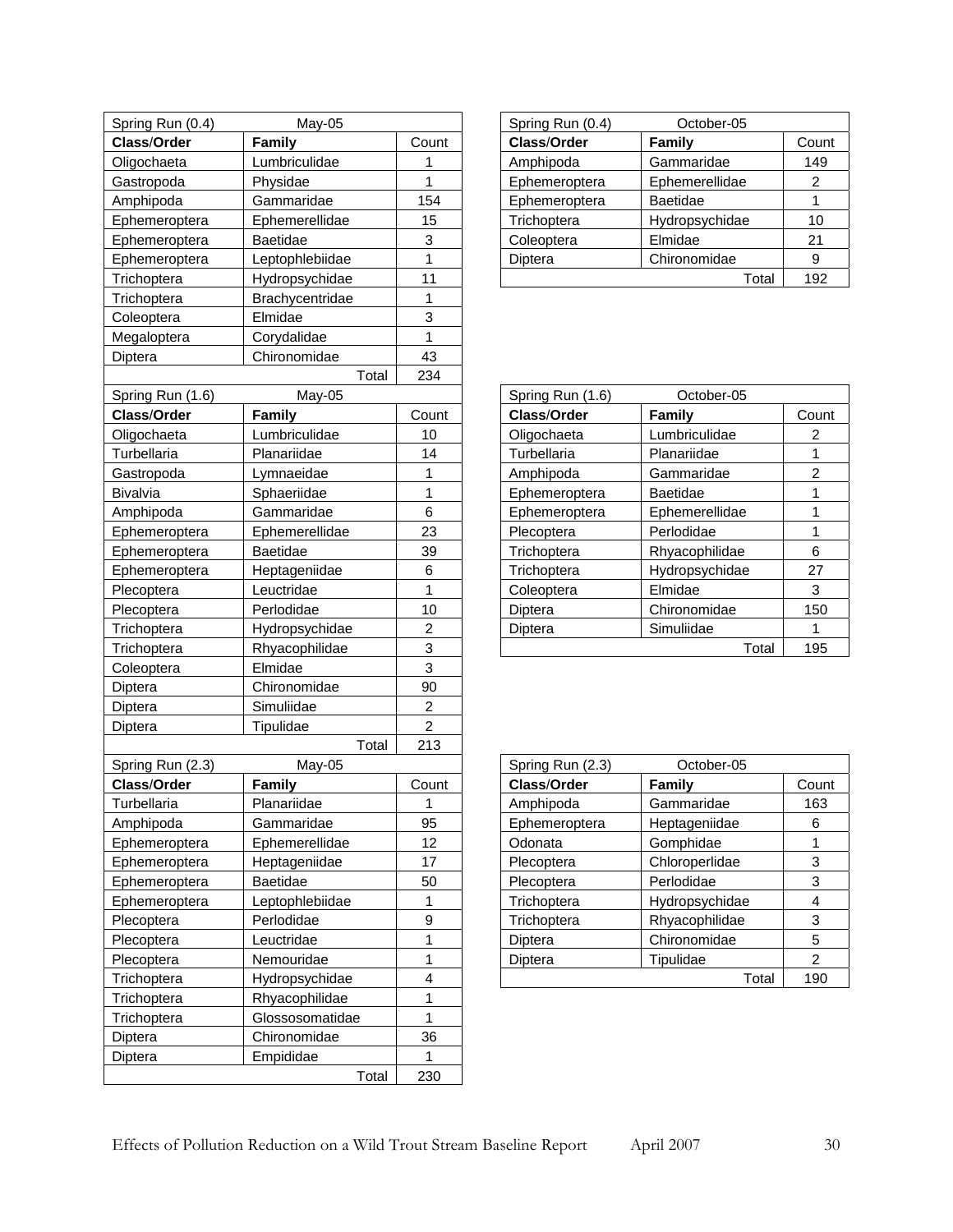| Spring Run (0.4)    |              | May-05 | Spring Run (0.4)    |              | October-05 |
|---------------------|--------------|--------|---------------------|--------------|------------|
| <b>Metrics</b>      | Value        | Points | <b>Metrics</b>      | Value        | Poin       |
| <b>Total Taxa</b>   | 11           | 52.4   | <b>Total Taxa</b>   | 6            | 28.6       |
| <b>EPT Taxa</b>     | 5            | 38.5   | <b>EPT Taxa</b>     | 3            | 23.7       |
| <b>Biotic Index</b> | 5.39         | 65.8   | <b>Biotic Index</b> | 5.01         | 71.4       |
| % EPT               | 8.9          | 9.9    | % EPT               | 1.6          | 1.7        |
| % Dominant          | 65.5         | 43.1   | % Dominant          | 77.6         | 28.0       |
| % Tolerant          | 19.1         | 82.5   | % Tolerant          | 4.7          | 97:        |
| % Chironomidae      | 18.3         | 82.5   | % Chironomidae      | 4.7          | 96.3       |
| % Hydropsychidae    | 4.7          | 97.2   | % Hydropsychidae    | 5.2          | 96.7       |
|                     | Stream Index | 48.7   |                     | Stream Index | 41.7       |
| Number of Grids     | 3            | 78.0   | Number of Grids     | 4            | 48.        |

| Spring Run (1.6)  | $Mav-05$     |        | Spring Run (1.6)    |              | October-05 |         |            |
|-------------------|--------------|--------|---------------------|--------------|------------|---------|------------|
| <b>Metrics</b>    | Value        | Points | <b>Metrics</b>      | Value        | Points     |         | <b>RPD</b> |
| <b>Total Taxa</b> | 16           | 76.2   | <b>Total Taxa</b>   | 11           | 52.4       | $-0.37$ | $-37.0$    |
| <b>EPT Taxa</b>   | 7            | 53.8   | <b>EPT Taxa</b>     | 5            | 38.5       | $-0.33$ | $-33.2$    |
| Biotic Index      | 5.76         | 60.6   | <b>Biotic Index</b> | 7.20         | 40.0       | $-0.41$ | $-41.0$    |
| % EPT             | 38.5         | 42.8   | % EPT               | 4.6          | 5.1        | $-1.57$ | $-157.4$   |
| % Dominant        | 42.3         | 72.2   | % Dominant          | 76.9         | 28.8       | $-0.86$ | $-85.9$    |
| % Tolerant        | 54.0         | 46.9   | % Tolerant          | 78.5         | 22.0       | $-0.72$ | $-72.3$    |
| % Chironomidae    | 42.3         | 58.3   | % Chironomidae      | 76.9         | 23.3       | $-0.86$ | $-85.8$    |
| % Hydropsychidae  | 0.9          | 100.0  | % Hydropsychidae    | 13.8         | 88.0       | $-0.13$ | $-12.8$    |
|                   | Stream Index | 58.8   |                     | Stream Index | 31.1       | $-0.62$ | $-61.6$    |
| Number of Grids   |              | 30.4   | Number of Grids     |              | 195.0      | 1.46    | 146.1      |

| Spring Run (2.3)    |              | Mav-05 | Spring Run (2.3)    |              | October-05 |
|---------------------|--------------|--------|---------------------|--------------|------------|
| <b>Metrics</b>      | Value        | Points | <b>Metrics</b>      | Value        | Poin       |
| <b>Total Taxa</b>   | 14           | 66.7   | Total Taxa          | 8            | 38.7       |
| <b>EPT Taxa</b>     | 10           | 76.9   | <b>EPT Taxa</b>     | 4            | 30.8       |
| <b>Biotic Index</b> | 4.78         | 74.5   | <b>Biotic Index</b> | 4.89         | 73.0       |
| % EPT               | 40.4         | 44.9   | % EPT               | 6.4          | 7.1        |
| % Dominant          | 41.3         | 73.4   | % Dominant          | 87.2         | 16.0       |
| % Tolerant          | 16.1         | 85.6   | % Tolerant          | 2.7          | 99.3       |
| % Chironomidae      | 15.7         | 85.2   | % Chironomidae      | 2.7          | 98.3       |
| % Hydropsychidae    | 1.7          | 100.0  | % Hydropsychidae    | 2.1          | 99.        |
|                     | Stream Index | 70.3   |                     | Stream Index | 44.        |
| Number of Grids     | 6            | 38.3   | Number of Grids     | 5            | 38.0       |

| Spring Run (0.4)    |              | May-05 | Spring Run (0.4)    |              | October-05 |         |            |
|---------------------|--------------|--------|---------------------|--------------|------------|---------|------------|
| <b>Metrics</b>      | Value        | Points | <b>Metrics</b>      | Value        | Points     |         | <b>RPD</b> |
| Total Taxa          | 11           | 52.4   | <b>Total Taxa</b>   | 6            | 28.6       | $-0.59$ | $-58.8$    |
| EPT Taxa            | 5            | 38.5   | <b>EPT Taxa</b>     | 3            | 23.1       | $-0.50$ | $-50.0$    |
| <b>Biotic Index</b> | 5.39         | 65.8   | <b>Biotic Index</b> | 5.01         | 71.4       | 0.08    | 8.2        |
| % EPT               | 8.9          | 9.9    | % EPT               | 1.6          | 1.7        | $-1.41$ | $-141.4$   |
| % Dominant          | 65.5         | 43.1   | % Dominant          | 77.6         | 28.0       | $-0.42$ | $-42.5$    |
| % Tolerant          | 19.1         | 82.5   | % Tolerant          | 4.7          | 97.3       | 0.16    | 16.5       |
| % Chironomidae      | 18.3         | 82.5   | % Chironomidae      | 4.7          | 96.3       | 0.15    | 15.4       |
| % Hydropsychidae    | 4.7          | 97.2   | % Hydropsychidae    | 5.2          | 96.7       | $-0.01$ | $-0.5$     |
|                     | Stream Index | 48.7   |                     | Stream Index | 41.7       | $-0.15$ | $-15.5$    |
| Number of Grids     | 3            | 78.0   | Number of Grids     | 4            | 48.0       | $-0.48$ | $-47.6$    |
|                     |              |        |                     |              |            |         |            |

|         | RPD     |  |  |  |  |  |
|---------|---------|--|--|--|--|--|
| -0.59   | -58.8   |  |  |  |  |  |
| -0.50   | -50.0   |  |  |  |  |  |
| 0.08    | 8.2     |  |  |  |  |  |
| $-1.41$ | -141.4  |  |  |  |  |  |
| -0.42   | -42.5   |  |  |  |  |  |
| 0.16    | 16.5    |  |  |  |  |  |
| 0.15    | 15.4    |  |  |  |  |  |
| -0.01   | -0.5    |  |  |  |  |  |
| -0.15   | $-15.5$ |  |  |  |  |  |
| -0.48   | -47.6   |  |  |  |  |  |

|   |              | Mav-05        | Spring Run (1.6)    |              | October-05 |         |            |
|---|--------------|---------------|---------------------|--------------|------------|---------|------------|
|   | Value        | <b>Points</b> | <b>Metrics</b>      | Value        | Points     |         | <b>RPD</b> |
|   | 16           | 76.2          | Total Taxa          | 11           | 52.4       | $-0.37$ | $-37.0$    |
|   | 7            | 53.8          | <b>EPT Taxa</b>     | 5            | 38.5       | $-0.33$ | $-33.2$    |
|   | 5.76         | 60.6          | <b>Biotic Index</b> | 7.20         | 40.0       | $-0.41$ | $-41.0$    |
|   | 38.5         | 42.8          | % EPT               | 4.6          | 5.1        | $-1.57$ | $-157.4$   |
|   | 42.3         | 72.2          | % Dominant          | 76.9         | 28.8       | $-0.86$ | $-85.9$    |
|   | 54.0         | 46.9          | % Tolerant          | 78.5         | 22.0       | $-0.72$ | $-72.3$    |
|   | 42.3         | 58.3          | % Chironomidae      | 76.9         | 23.3       | $-0.86$ | $-85.8$    |
| е | 0.9          | 100.0         | % Hydropsychidae    | 13.8         | 88.0       | $-0.13$ | $-12.8$    |
|   | Stream Index | 58.8          |                     | Stream Index | 31.1       | $-0.62$ | $-61.6$    |
|   |              | 30.4          | Number of Grids     |              | 195.0      | 1.46    | 146.1      |

|         | RPD     |
|---------|---------|
| -0.37   | -37.0   |
| -0.33   | $-33.2$ |
| $-0.41$ | -41.0   |
| $-1.57$ | -157.4  |
| -0.86   | -85.9   |
| $-0.72$ | -72.3   |
| -0.86   | -85.8   |
| -0.13   | -12.8   |
| -0.62   | -61.6   |
| 1.46    | 146.1   |

| Spring Run (2.3)    |              | May-05 | Spring Run (2.3)    |              | October-05 |         |            |
|---------------------|--------------|--------|---------------------|--------------|------------|---------|------------|
| <b>Metrics</b>      | Value        | Points | <b>Metrics</b>      | Value        | Points     |         | <b>RPD</b> |
| Total Taxa          | 14           | 66.7   | <b>Total Taxa</b>   | 8            | 38.1       | $-0.55$ | $-54.6$    |
| EPT Taxa            | 10           | 76.9   | <b>EPT Taxa</b>     | 4            | 30.8       | $-0.86$ | $-85.6$    |
| <b>Biotic Index</b> | 4.78         | 74.5   | <b>Biotic Index</b> | 4.89         | 73.0       | $-0.02$ | $-2.0$     |
| % EPT               | 40.4         | 44.9   | % EPT               | 6.4          | 7.1        | $-1.45$ | $-145.4$   |
| % Dominant          | 41.3         | 73.4   | % Dominant          | 87.2         | 16.0       | $-1.28$ | $-128.4$   |
| % Tolerant          | 16.1         | 85.6   | % Tolerant          | 2.7          | 99.3       | 0.15    | 14.8       |
| % Chironomidae      | 15.7         | 85.2   | % Chironomidae      | 2.7          | 98.3       | 0.14    | 14.3       |
| % Hydropsychidae    | 1.7          | 100.0  | % Hydropsychidae    | 2.1          | 99.9       | 0.00    | $-0.1$     |
|                     | Stream Index | 70.3   |                     | Stream Index | 44.1       | $-0.46$ | $-45.8$    |
| Number of Grids     | 6            | 38.3   | Number of Grids     | 5            | 38.0       | $-0.01$ | $-0.8$     |

|         | RPD      |
|---------|----------|
| -0.55   | -54.6    |
| -0.86   | -85.6    |
| $-0.02$ | -2.0     |
| -1.45   | -145.4   |
| -1.28   | $-128.4$ |
| 0.15    | 14.8     |
| 0.14    | 14.3     |
| 0.00    | -0.1     |
| -0.46   | -45.8    |
| $-0.01$ | -0.8     |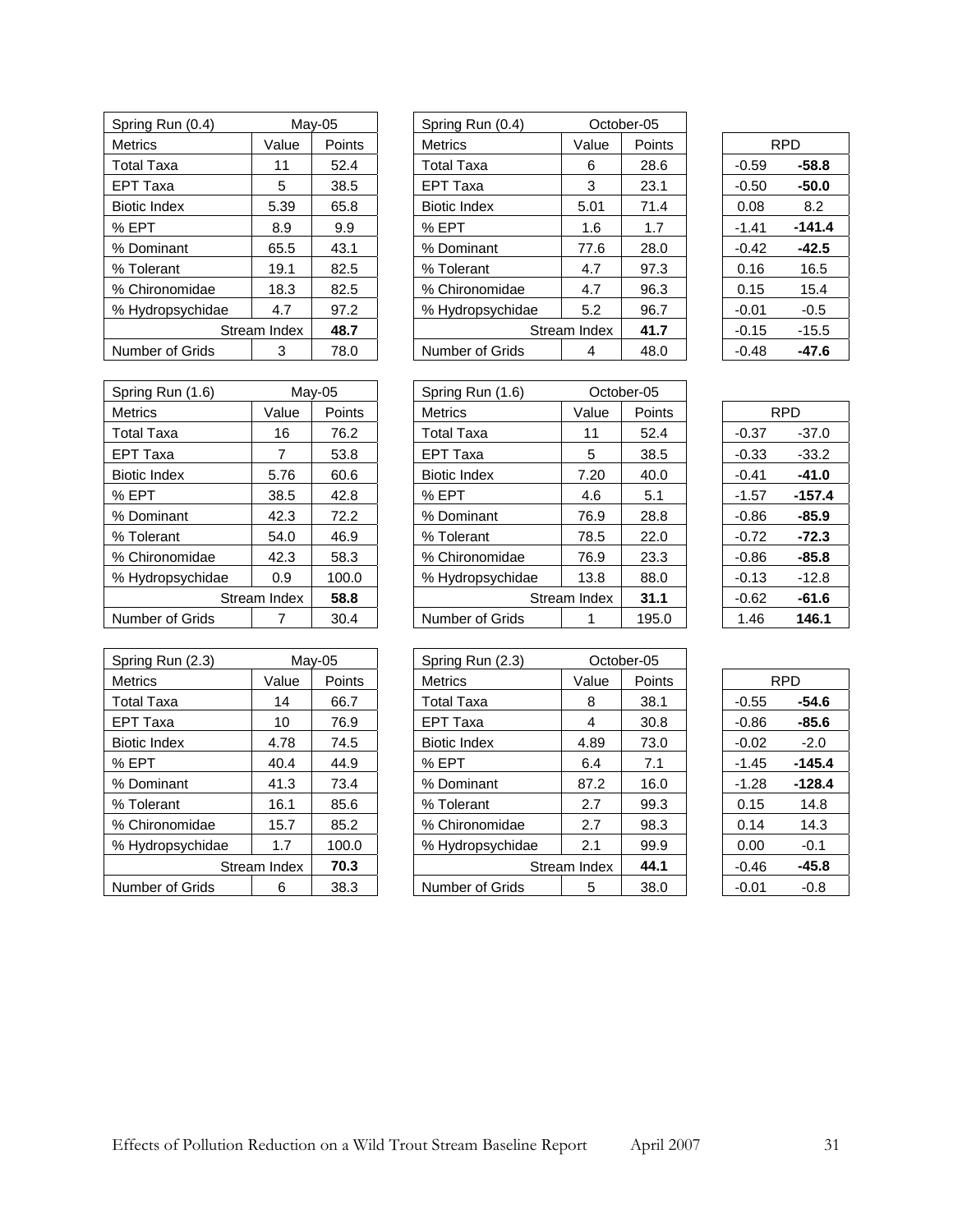| Dumpling Run (1.4) | May-05          |       | Dumpling Run (1.4) | October-05      |                |
|--------------------|-----------------|-------|--------------------|-----------------|----------------|
| Class/Order        | Family          | Count | Class/Order        | Family          | Count          |
| Amphipoda          | Gammaridae      | 92    | Oligochaeta        | Lumbriculidae   |                |
| Ephemeroptera      | Heptageniidae   | 50    | Amphipoda          | Gammaridae      | 163            |
| Ephemeroptera      | Ephemerellidae  |       | Ephemeroptera      | <b>Baetidae</b> | 32             |
| Ephemeroptera      | Baetidae        |       | Ephemeroptera      | Heptageniidae   | 13             |
| Plecoptera         | Perlidae        |       | Ephemeroptera      | Leptophlebiidae | 1              |
| Plecoptera         | Leuctridae      |       | Plecoptera         | Perlodidae      | 3              |
| Trichoptera        | Philopotamidae  | 3     | Plecoptera         | Chloroperlidae  | 3              |
| Trichoptera        | Hydropsychidae  |       | Plecoptera         | Capniidae       | 5              |
| Trichoptera        | Rhyacophilidae  |       | Trichoptera        | Hydropsychidae  | $\overline{2}$ |
| Trichoptera        | Glossosomatidae |       | Trichoptera        | Philopotamidae  | 2              |
| Odonata            | Gomphidae       | 2     | Trichoptera        | Rhyacophilidae  | 1              |
| Coleoptera         | Elmidae         | 8     | Coleoptera         | Elmidae         | 8              |
| Diptera            | Chironomidae    | 35    | Diptera            | Chironomidae    | $\overline{2}$ |
| Diptera            | Empididae       | 4     | Diptera            | Empididae       | 1              |
| Diptera            | Blephariceridae |       | Diptera            | Simuliidae      | 1              |
| Diptera            | Tipulidae       | 2     |                    | Total           | 238            |
|                    | Total           | 210   |                    |                 |                |

| Dumpling Run (1.4) | October-05      |                |
|--------------------|-----------------|----------------|
| Class/Order        | Family          | Count          |
| Oligochaeta        | Lumbriculidae   |                |
| Amphipoda          | Gammaridae      | 163            |
| Ephemeroptera      | Baetidae        | 32             |
| Ephemeroptera      | Heptageniidae   | 13             |
| Ephemeroptera      | Leptophlebiidae | 1              |
| Plecoptera         | Perlodidae      | 3              |
| Plecoptera         | Chloroperlidae  | 3              |
| Plecoptera         | Capniidae       | 5              |
| Trichoptera        | Hydropsychidae  | 2              |
| Trichoptera        | Philopotamidae  | $\overline{2}$ |
| Trichoptera        | Rhyacophilidae  | 1              |
| Coleoptera         | Elmidae         | 8              |
| Diptera            | Chironomidae    | 2              |
| Diptera            | Empididae       | 1              |
| Diptera            | Simuliidae      | 1              |
|                    | Total           | 238            |

| Dumpling Run (2.2) | $May-05$        |                | Dumpling Run (2.2) | October-05      |      |
|--------------------|-----------------|----------------|--------------------|-----------------|------|
| Class/Order        | Family          | Count          | Class/Order        | Family          | Coun |
| Amphipoda          | Gammaridae      | 180            | Amphipoda          | Gammaridae      | 210  |
| Ephemeroptera      | Ephemerellidae  | 11             | Ephemeroptera      | <b>Baetidae</b> | 2    |
| Ephemeroptera      | Heptageniidae   | 8              | Ephemeroptera      | Heptageniidae   | 5    |
| Ephemeroptera      | Baetidae        | 9              | Plecoptera         | Chloroperlidae  | 3    |
| Plecoptera         | Chloroperlidae  | 3              | Plecoptera         | Perlodidae      |      |
| Trichoptera        | Glossosomatidae | $\mathfrak{p}$ | Plecoptera         | Capniidae       |      |
| Coleoptera         | Elmidae         | $\mathcal{P}$  | Trichoptera        | Glossosomatidae | 4    |
| Diptera            | Chironomidae    |                | Trichoptera        | Rhyacophilidae  |      |
| Diptera            | Blephariceridae |                | Coleoptera         | Elmidae         | 5    |
| Diptera            | Tipulidae       |                | Diptera            | Chironomidae    | 6    |
|                    | Total           | 224            | Diptera            | Tipulidae       |      |

| Dumpling Run (2.2) | $May-05$        |                | Dumpling Run (2.2) | October-05      |       |
|--------------------|-----------------|----------------|--------------------|-----------------|-------|
| <b>Class/Order</b> | Family          | Count          | Class/Order        | Family          | Count |
| Amphipoda          | Gammaridae      | 180            | Amphipoda          | Gammaridae      | 210   |
| Ephemeroptera      | Ephemerellidae  | 11             | Ephemeroptera      | <b>Baetidae</b> | 2     |
| Ephemeroptera      | Heptageniidae   | 8              | Ephemeroptera      | Heptageniidae   | 5     |
| Ephemeroptera      | Baetidae        | 9              | Plecoptera         | Chloroperlidae  | 3     |
| Plecoptera         | Chloroperlidae  | 3              | Plecoptera         | Perlodidae      |       |
| Trichoptera        | Glossosomatidae | 2              | Plecoptera         | Capniidae       |       |
| Coleoptera         | Elmidae         | $\overline{2}$ | Trichoptera        | Glossosomatidae | 4     |
| Diptera            | Chironomidae    |                | Trichoptera        | Rhyacophilidae  |       |
| Diptera            | Blephariceridae |                | Coleoptera         | Elmidae         | 5     |
| Diptera            | Tipulidae       |                | Diptera            | Chironomidae    | 6     |
|                    | Total           | 224            | Diptera            | Tipulidae       |       |
|                    |                 |                |                    | Total           | 239   |